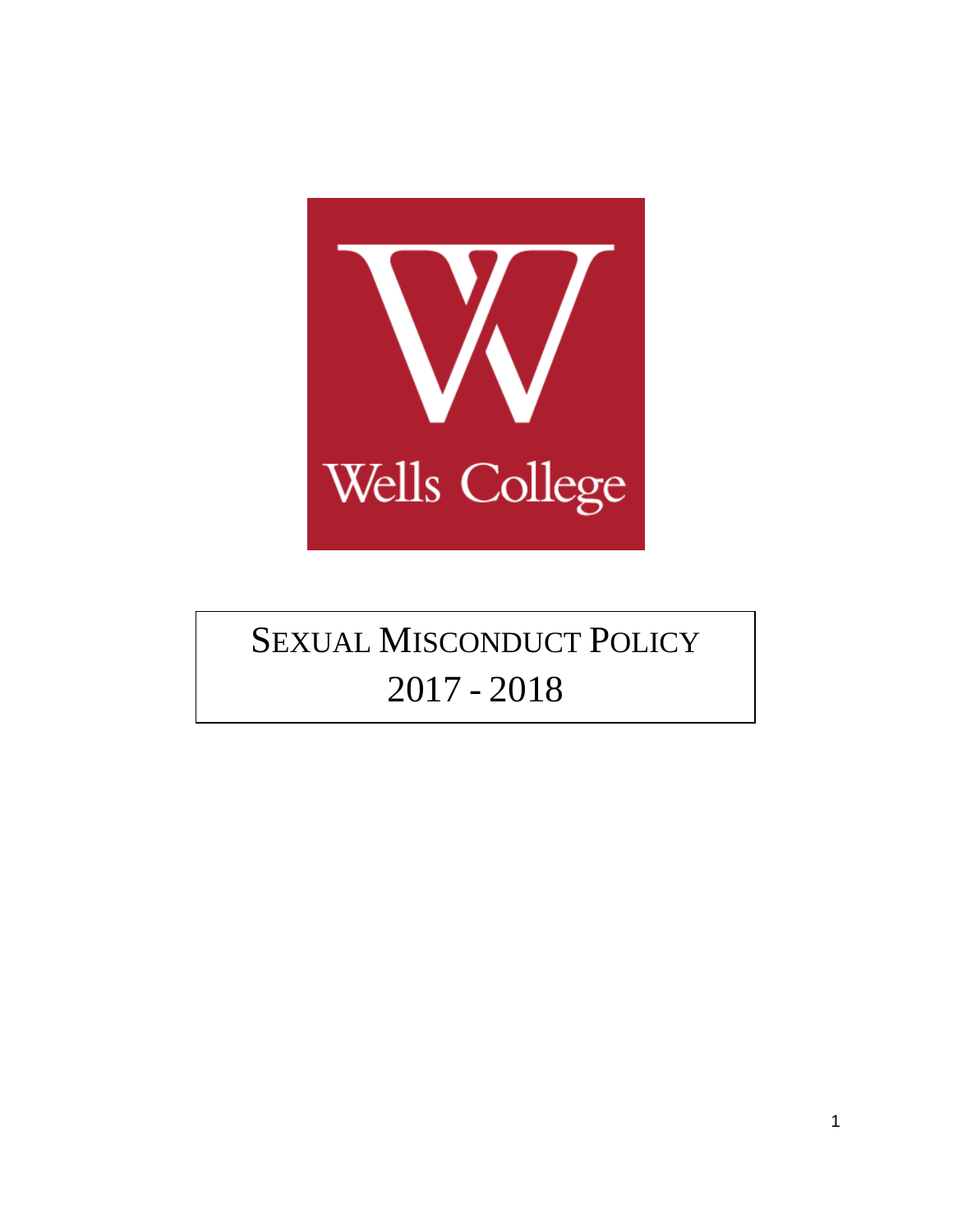### **WELLS COLLEGE SEXUAL MISCONDUCT POLICY**

**INDEX** 

- I. INTRODUCTION
- II. SCOPE OF POLICY
- III. NOTICE OF NON-DISCRIMINATION
- IV. STUDENT BILL OF RIGHTS
- V. PRIVACY V. CONFIDENTIALITY
	- **a. Privacy**
	- **b. Confidentiality**
		- *i. request for confidentiality*
	- **c. Timely warning**
- VI. PROHIBITED CONDUCT

#### **a. Definitions**

- *i. sexual harassment*
- *ii. sexual assault*
- *iii. non-consensual sexual contact*
- *iv. sexual exploitation*
- *v. domestic violence*
- *vi. dating violence*
- *vii. stalking*
- *viii. retaliation*
- *ix. consent*
- *x. force*
- *xi. coercion*
- *xii. incapacitation*

#### **b. Prohibited Relationships by Persons in Authority**

#### VII. RESOURCES FOR SUPPORT

- **a. Confidential Resources**
- **b. Non-Confidential Campus Resources**
- VIII. REPORTING SEXUAL MISCONDUCT TO THE COLLEGE
	- **a. Campus Options**
	- **b. Anonymous Reporting**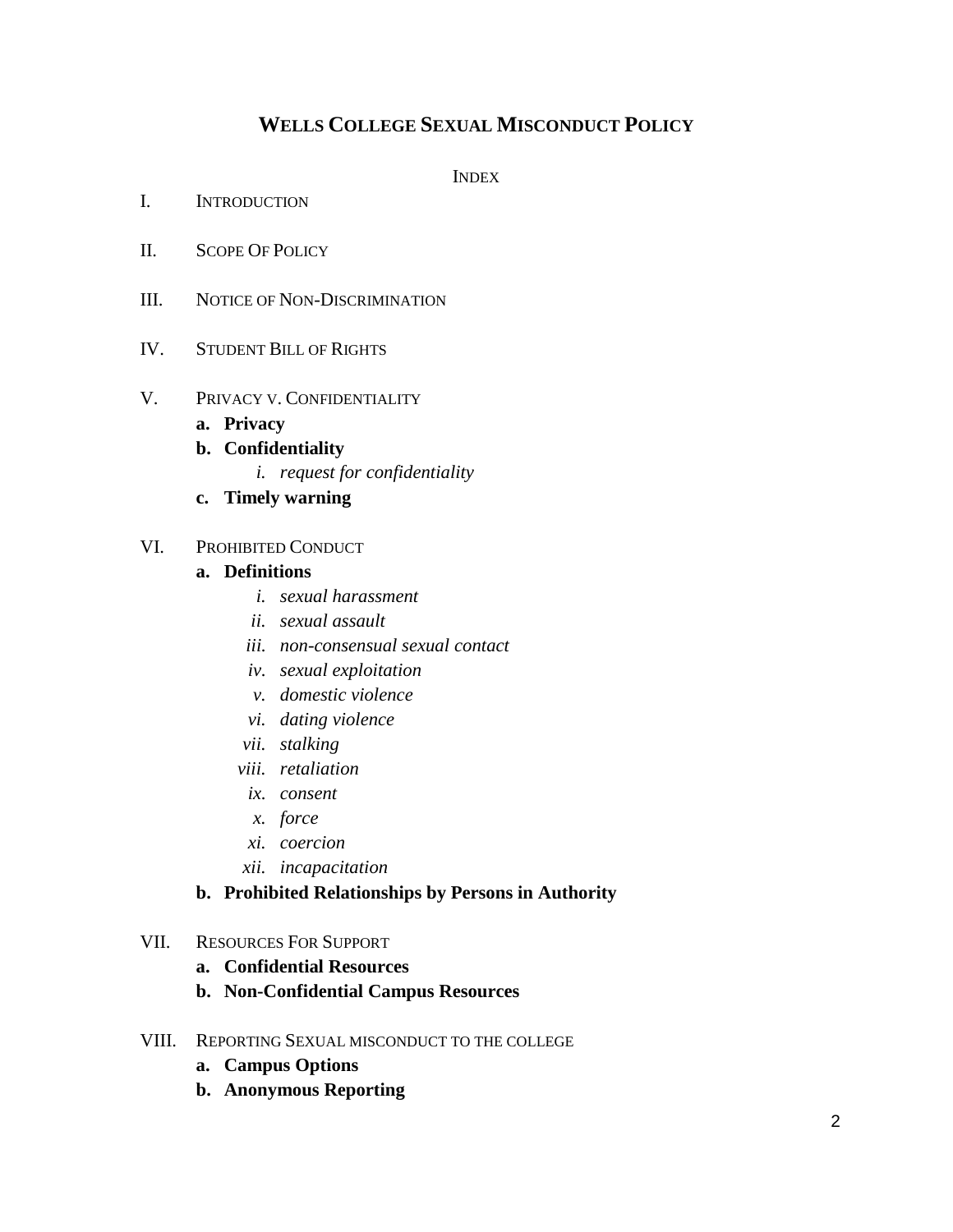#### **c. Reporting Considerations**

- *i. timeliness and location*
- *ii. amnesty for alcohol or other drug use*
- *iii. coordination with law enforcement*
- *iv. retaliation*
- *v. false reports*

#### IX. THE COLLEGE RESPONSE

#### **a. Interim measures, remedies and accommodations**

- *i. range of measures*
- *ii. interim suspension*
- *iii. right to review*

#### **b. Options for Resolution**

- *i. role of title IX team*
- *ii. assessment*
- *iii. investigation*
- *iv. informal resolution*
- *v. formal resolution*
- *vi. advisors*
- *vii. disciplinary procedure for students*
- *viii. time frame for resolution*
- **c. Possible Sanctions**
- **d. Outcome Notification**
- **e. Conflict of Interest**
- **f. Transcript Notation**
- X. RISK REDUCTION TIPS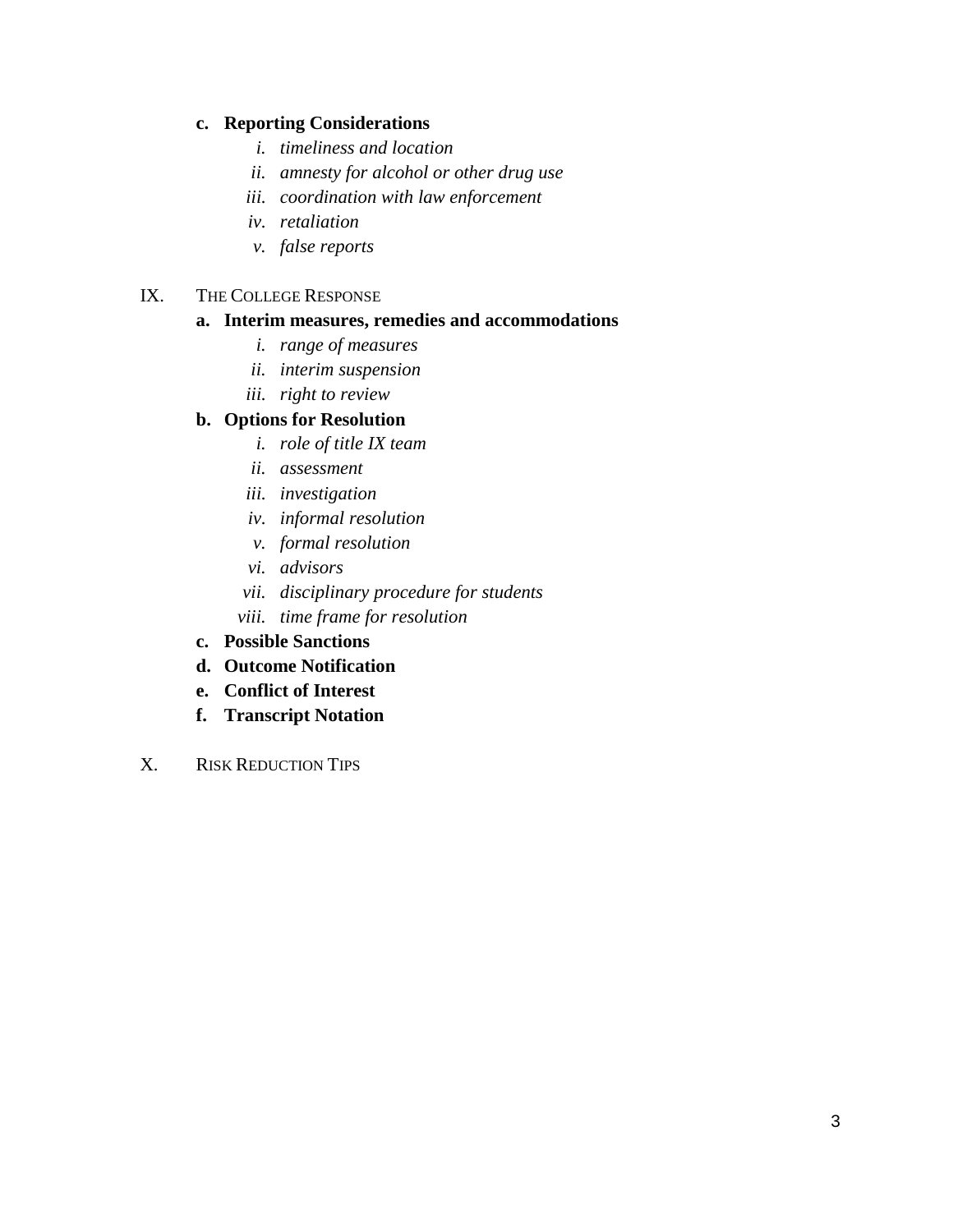# **Wells College Sexual Misconduct Policy 2017-2018**

### **INTRODUCTION**

All members of the Wells College community are expected to conduct themselves in a manner that does not infringe upon the rights of others. The behavioral expectations set forth in this policy apply to all members of the Wells College community and also apply to non-community members (e.g., visitors to campus). Sexual Misconduct, as defined by Wells College, includes but is not limited to sex and/or gender-based harassment, discrimination or misconduct, including sexual violence, sexual assault, stalking, domestic violence, and dating violence.

Wells College is committed to maintaining a positive emotional and physical environment in which all students, faculty, staff, administrators, and guests have an equal opportunity to achieve success. The College will not tolerate any acts of sexual misconduct as is outlined in this policy. These acts are inconsistent with the Wells College mission, Community Standards, Honor Code, state and federal law, and with maintaining social responsibility and academic freedom on campus. Any individual who is found to have violated this policy may face disciplinary sanctions up to and including expulsion or termination of employment.

Wells College encourages prompt reporting of any incident of sexual or gender-based misconduct to the College and to local law enforcement or civil rights enforcement agencies. Upon receipt of a report, the College will take prompt and effective action by: providing interim remedies and support for individuals who make a report or seek assistance under this policy (referred to as the "Complainant"); conducting a review of the conduct under Title IX of the Education Amendments of 1972; addressing the safety of individuals and the campus community, and as warranted, pursuing resolution through informal measures or formal disciplinary action against the accused individual (referred to as the "Respondent").

All Wells College community members are strongly encouraged to report information regarding any incident of sexual misconduct directly to a member of the Title IX team. Wells College is able to respond only to those incidents that come to its attention.

This policy has been developed to reaffirm Wells College's institutional values, to define community expectations, to provide recourse for those individuals whose rights have been violated, and to provide fair and equitable procedures for determining when this policy has been violated. Retaliation against any person or group who makes a complaint, cooperates with an investigation, or participates in a grievance procedure is a violation of College policy. Retaliation should be reported promptly to the Title IX Coordinator, Title IX Deputies, or a member of the Title IX team for investigation, which may result in disciplinary action.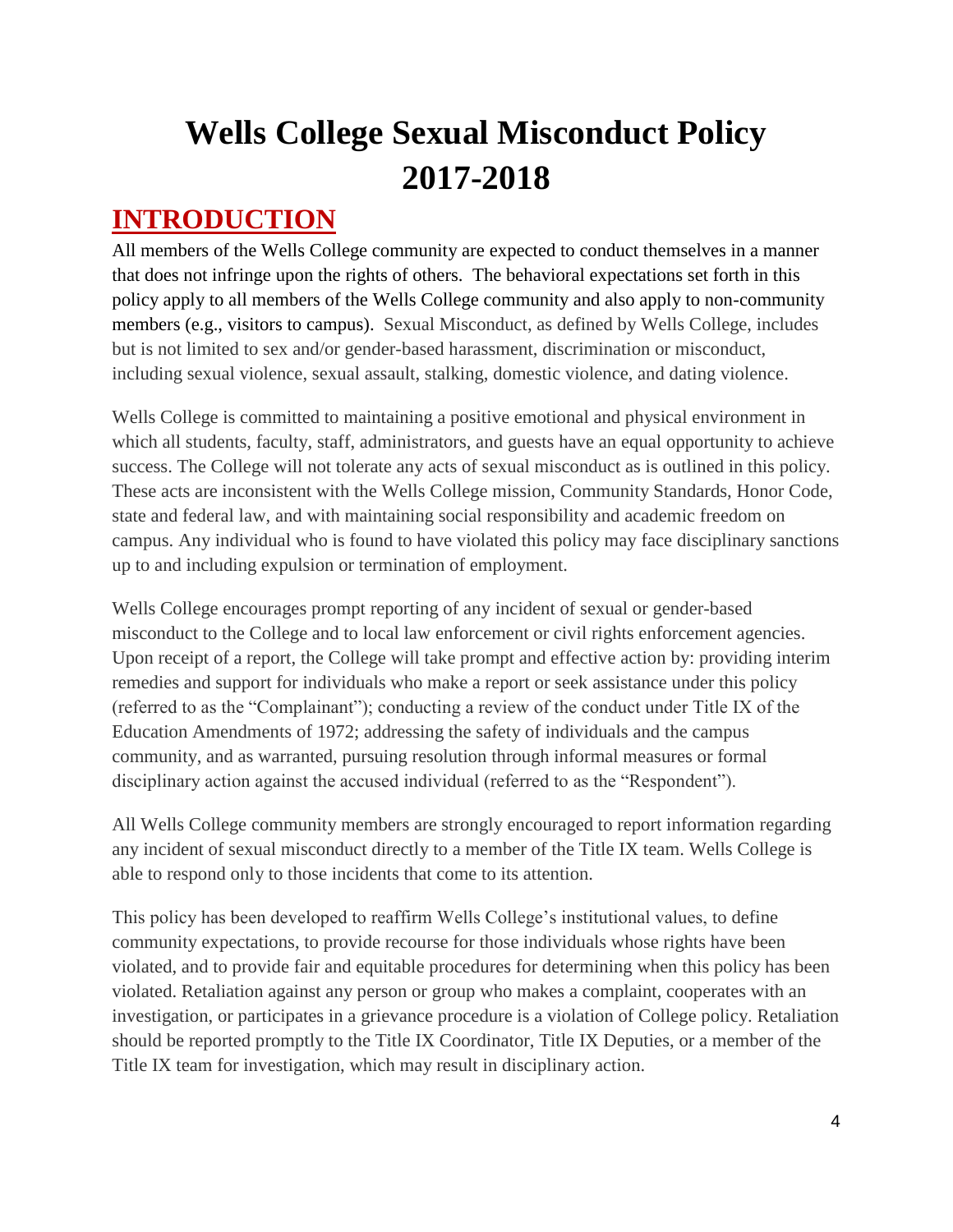All members of the Wells College community are encouraged to participate in the process of creating a welcoming, safe, and respectful atmosphere and environment. It is an expectation of this College that all Wells College community members will take reasonable and prudent actions to prevent and stop an act of sexual misconduct. As a bystander, taking action may include direct intervention in a situation and setting that allows a bystander to do so safely, enlisting assistance from peers, contacting Campus Safety, or seeking assistance from a person in authority. Members of the College community who choose to exercise this positive moral obligation will be supported by Wells College and protected from retaliation.

### **SCOPE OF POLICY**

The policy applies to all Wells community members, including students, faculty, administrators, staff, volunteers, vendors, independent contractors, visitors and any individuals regularly or temporarily employed, studying, living, visiting, conducting business or having any official capacity with the College or on College property.

This policy is intended to protect and guide individuals who have been affected by sexual misconduct, whether as a Complainant, a Respondent, or a third party, and to provide fair and equitable procedures for investigation and resolution of reports.

When used in this policy, Complainant refers to the individual who identifies hirself as being a victim or survivor of sexual misconduct. A Respondent refers to the individual who has been accused of prohibited conduct under this policy. A third party refers to any other participant in the process, including a witness to the incident or an individual who makes a report on behalf of someone else.

This policy applies to conduct occurring on Wells College property and/or at Wells Collegesanctioned events or programs that take place off campus, including study abroad and internship programs. In addition, off campus conduct that is likely to have a substantial adverse effect on, or may pose a threat of danger to, any member of the Wells College community or Wells College may also be covered under this policy.

A Complainant is encouraged to report misconduct regardless of where the incident occurred, or who committed it. Even if the College does not have jurisdiction over the Respondent, the College will still take prompt action to provide for the safety and well-being of the Complainant and the broader campus community.

### **NOTICE OF NON-DISCRIMINATION**

The College does not permit discrimination or harassment in its programs and activities on the basis of (but not limited to) race, color, religion, ethnic or national origin, ancestry, sex, gender, gender identification, gender expression, sexual orientation, disability, age, religion, physical and/or mental disability, medical condition, veteran status, military status, marital status, status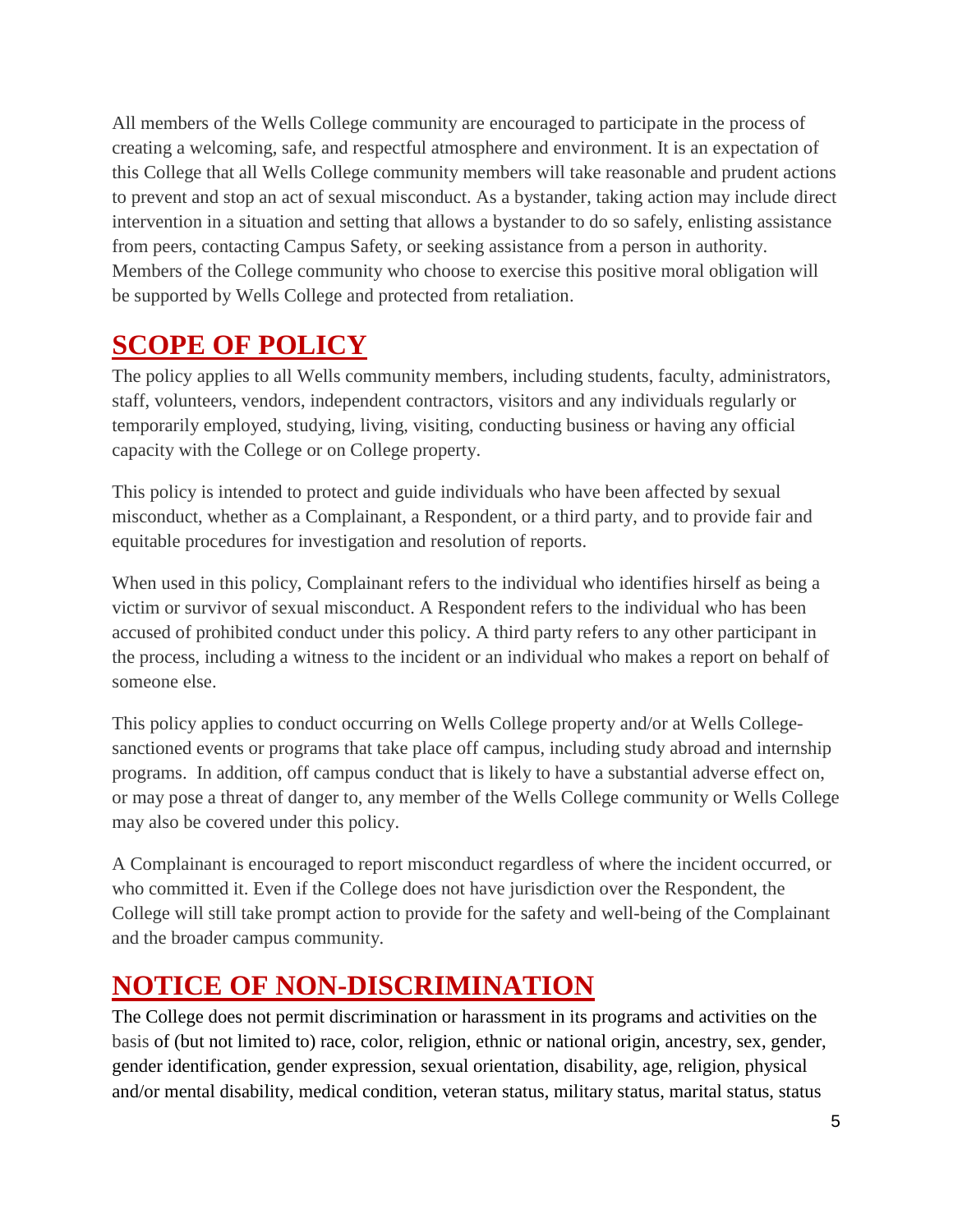as a victim of domestic violence or any other characteristic protected by institutional policy or state, local, or federal law.

This policy addresses all forms of sexual discrimination, including sexual harassment, sexual violence, domestic and dating violence and stalking. Wells College does not discriminate on the basis of sex in its educational, extracurricular, athletic, or other programs or in the context of employment. Sex discrimination is prohibited by Title IX of the Education Amendments of 1972, a federal law that provides that:

No person in the United States shall, on the basis of sex, be excluded from participation in, be denied the benefits of, or be subjected to discrimination under any education program or activity receiving Federal financial assistance.

Sexual harassment is also prohibited under Title VII of the Civil Rights Act of 1964.

This policy prohibits sexual misconduct against Wells community members of any gender, gender identity, gender expression or sexual orientation. This policy also prohibits gender-based harassment that does not involve conduct of a sexual nature.

The College, as an educational community, will respond promptly and equitably to reports of sexual misconduct in order to eliminate the harassment, prevent its recurrence, and address its effects on any individual or the community.

The College has designated the Director of Human Resources and Business Services to serve as the College's Title IX Coordinator. The Title IX Coordinator oversees the College's centralized review, investigation, and resolution of reports of violations of this policy. The Coordinator also oversees the College's overall compliance with Title IX.

The Title IX Coordinator is:

- Responsible for oversight of the investigation and resolution of all reports of sexual misconduct involving students, staff, administrators, faculty, vendors, and visitors;
- Assisted by a designated Deputy Title IX Coordinator. This Deputy Title IX Coordinator has a shared responsibility for supporting the Title IX Coordinator and is accessible to any member of the community for consultation and guidance;
- Knowledgeable and trained in College policies and procedures and relevant state and federal laws;
- Available to advise any individual, including a Complainant, a Respondent or a third party, about the courses of action available at the College, both informally and formally, and in the community;
- Available to provide assistance to any College employee regarding how to respond appropriately to a report of sexual misconduct;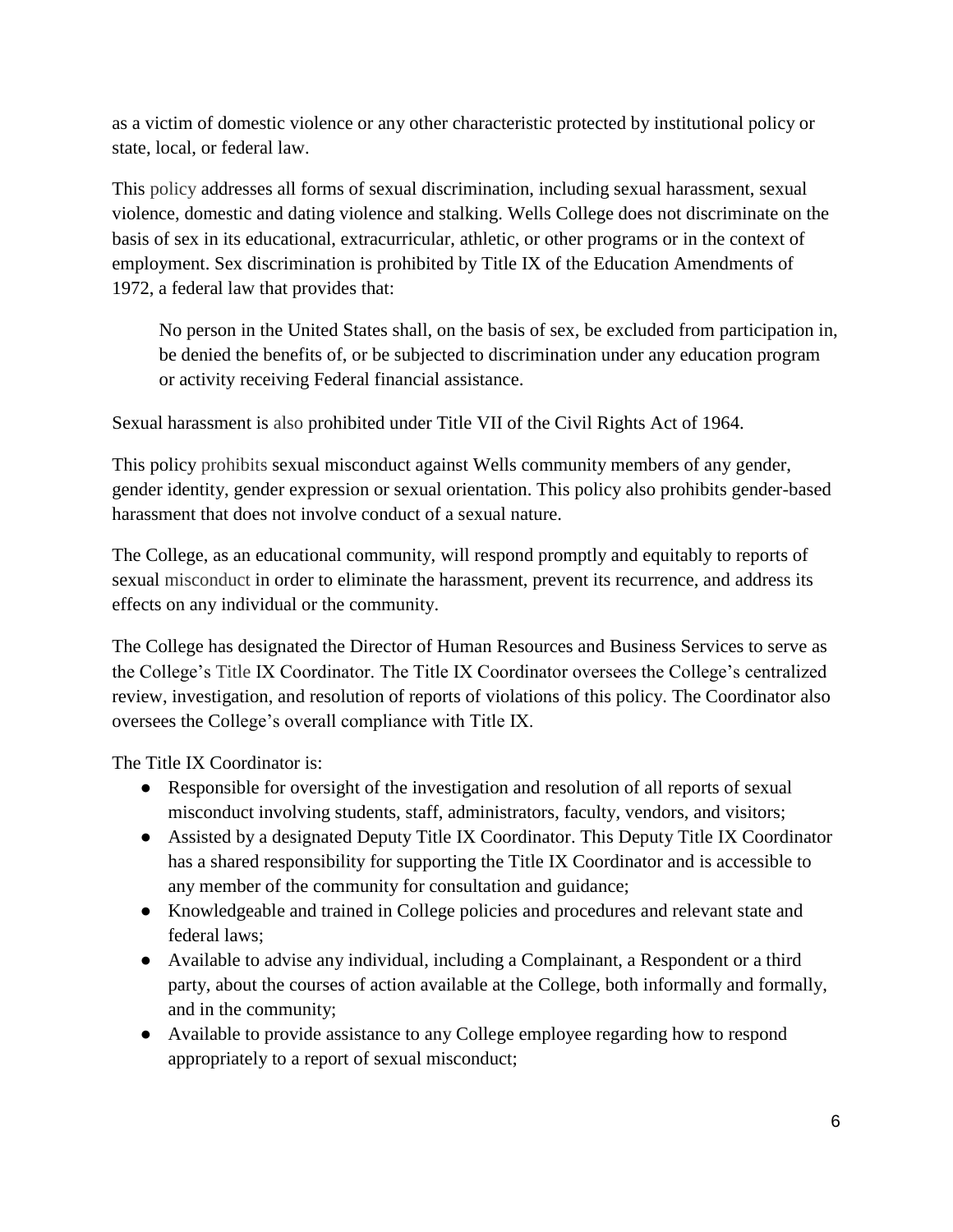- Responsible for monitoring full compliance with all procedural requirements and time frames outlined in this policy; and
- Responsible for training, prevention and education efforts and periodic reviews of climate and culture.

Members of this team include the Title IX Coordinator, Title IX Deputy Coordinator, and staff members trained in sexual misconduct investigations. In addition, based on the role of the Complainant and the Respondent, the members of the team could include the Provost and Dean of the College and a representative from the Dean of Students Office and/or Human Resources. Composition of the team will be limited to a small circle of individuals who "need to know" in order to implement procedures under this policy.

Inquiries or complaints concerning the application of Title IX may be referred to the College's Title IX Coordinator, Deputy Title IX Coordinator and/or to the U.S. Department of Education's Office for Civil Rights:

Kit VanOrman Title IX Coordinator Director of Human Resources and Business Services, Wells College 315-364-3317 kit@wells.edu

Office for Civil Rights U.S. Department of Education 400 Maryland Avenue, SW Washington, D.C. 20202 1-800-421-3481 [ocr@ed.gov](mailto:ocr@ed.gov)

Megan Flaherty Title IX Deputy Director of Campus Life, Wells College 315-364-3428 [mflaherty@wells.edu](mailto:mflaherty@wells.edu)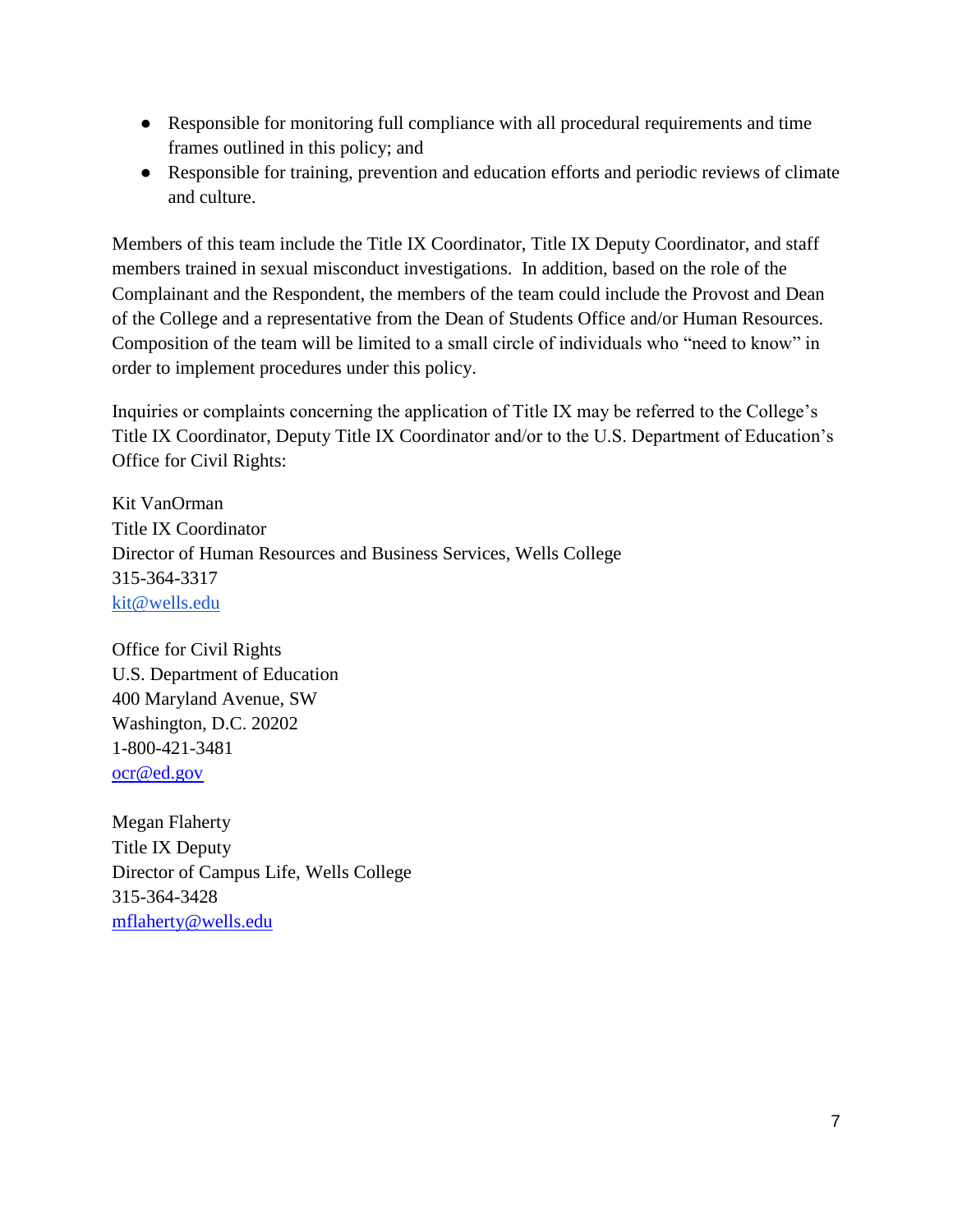## **STUDENT BILL OF RIGHTS**

All students have the right to:

- 1. Make a report to local law enforcement and/or police;
- 2. Have disclosures of domestic violence, dating violence, stalking, and sexual assault treated seriously;
- 3. Make a decision about whether or not to disclose a crime or violation and participate in the judicial or conduct process and/or criminal justice process free from pressure by the institution;
- 4. Participate in a process that is fair, impartial, and provides adequate notice and meaningful opportunity to be heard;
- 5. Be treated with dignity and to receive from the institution courteous, fair and respectful health care and counseling services, where available;
- 6. Be free from any suggestion that the reporting individual is at fault when these crimes and violations are committed, or should have acted in a different manner to avoid such crimes and violations;
- 7. Describe the incident to as few institution representatives as practicable and not be required to unnecessarily repeat a description of the incident;
- 8. Be protected from any retaliation by the institution, any student, the accused and/or the respondent, and/or their friends, family and acquaintances within the jurisdiction of the institution;
- 9. Access to at least one level of appeal of a determination;
- 10. Be accompanied by an advisor of choice who may assist and advise a reporting individual, accused, or respondent throughout the judicial or conduct process including during all meetings and hearings related to such process; and
- 11. Exercise civil rights and practice of religion without interference by the investigative, criminal justice, or judicial or conduct process of the institution.

## **PRIVACY V. CONFIDENTIALITY**

Wells College is committed to protecting the privacy of all individuals involved in a report of sexual misconduct. All college employees who are involved in the College's Title IX response, including the Title IX Coordinator, Deputy, Investigators, and hearing officers receive specific instruction about respecting and safeguarding all private information. Throughout the process, every effort will be made to protect the privacy interests of all individuals involved in a manner consistent with the need for a thorough review of the report. Students should be aware, however, that privacy and confidentiality have distinct meanings under this policy.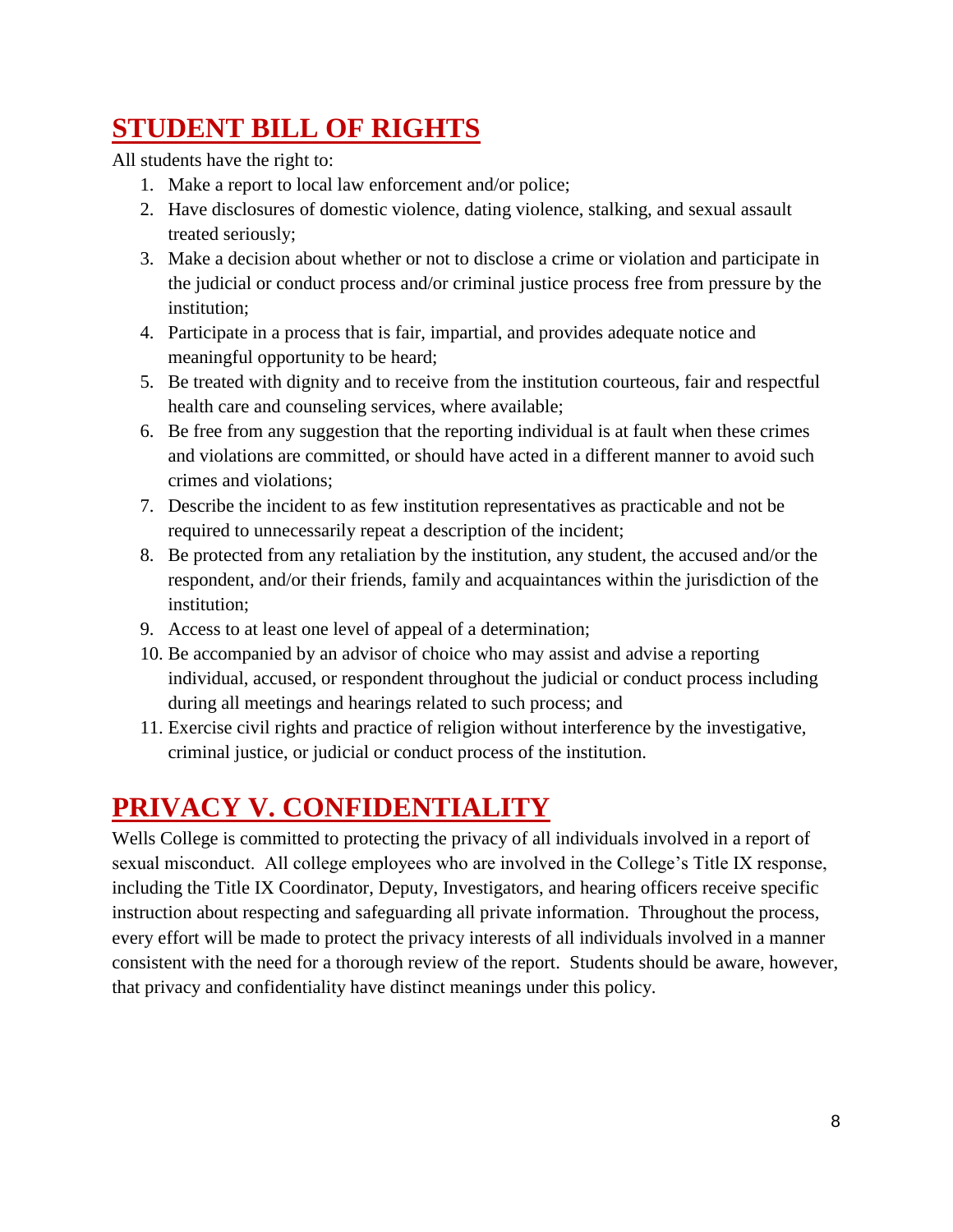*Privacy:* Privacy generally means that information related to a report of misconduct will only be shared with a limited number of individuals, and only those on a "need to know" basis. The use of this information will be limited to college employees in order to assist in the active review, investigation, and/or resolution of the report. While not bound by confidentiality, these individuals will be discreet and respect the privacy of all individuals involved in the process.

*Confidentiality:* Confidentiality means that information shared by an individual with designated campus or community professionals cannot be revealed to any other individual without the express permission of the individual. These campus and community professionals include our mental health providers, rape crisis counselors at SAVAR, and certain individuals at local hospitals. To see a complete list of confidential sources, please see the resources section of this policy. These confidential resources are prohibited from breaking confidentiality unless there is an imminent threat of harm to self or others.

There are only very limited exceptions to the rule that confidentiality will be maintained by anyone listed as a confidential source. For example, if abuse of a minor under the age of 18 is suspected, it must be reported to Child Protective Services and/or local law enforcement.

A student may also seek assistance from a medical provider. In general, the disclosure of private information contained in medical records is protected by the Health Insurance Portability and Accountability Act (HIPAA). In the context of sexual misconduct, however, medical providers are required to notify law enforcement if a patient tells personnel that they have experienced sexual misconduct, and either a weapon was used, or child abuse is suspected. All evidence collected will be kept for up to 30 days, and there is no pressure to file a legal report unless desired. The patient has the right to request that a survivor advocate be present at the hospital or clinic.

*Request for Confidentiality:* Where a Complainant requests that their name or other identifiable information not be shared with the Respondent or that no formal action be taken, Wells College will balance this request with its dual obligation to provide a safe and non-discriminatory environment for all Wells College community members. In making this determination, Wells College may consider the seriousness of the conduct, the respective ages and roles of the Complainant and Respondent, whether there have been other complaints or reports of harassment or misconduct against the Respondent, and the rights of the Respondent to receive notice and relevant information before disciplinary action is sought.

Wells College will take all reasonable steps to investigate and respond to the complaint consistent with the request for confidentiality or request not to pursue an investigation. However, the College's ability to do so may be limited based on the nature of the request by the Complainant. The Title IX Coordinator and/or Deputy will inform the Complainant about the course of action that will be taken, which may include the College seeking disciplinary action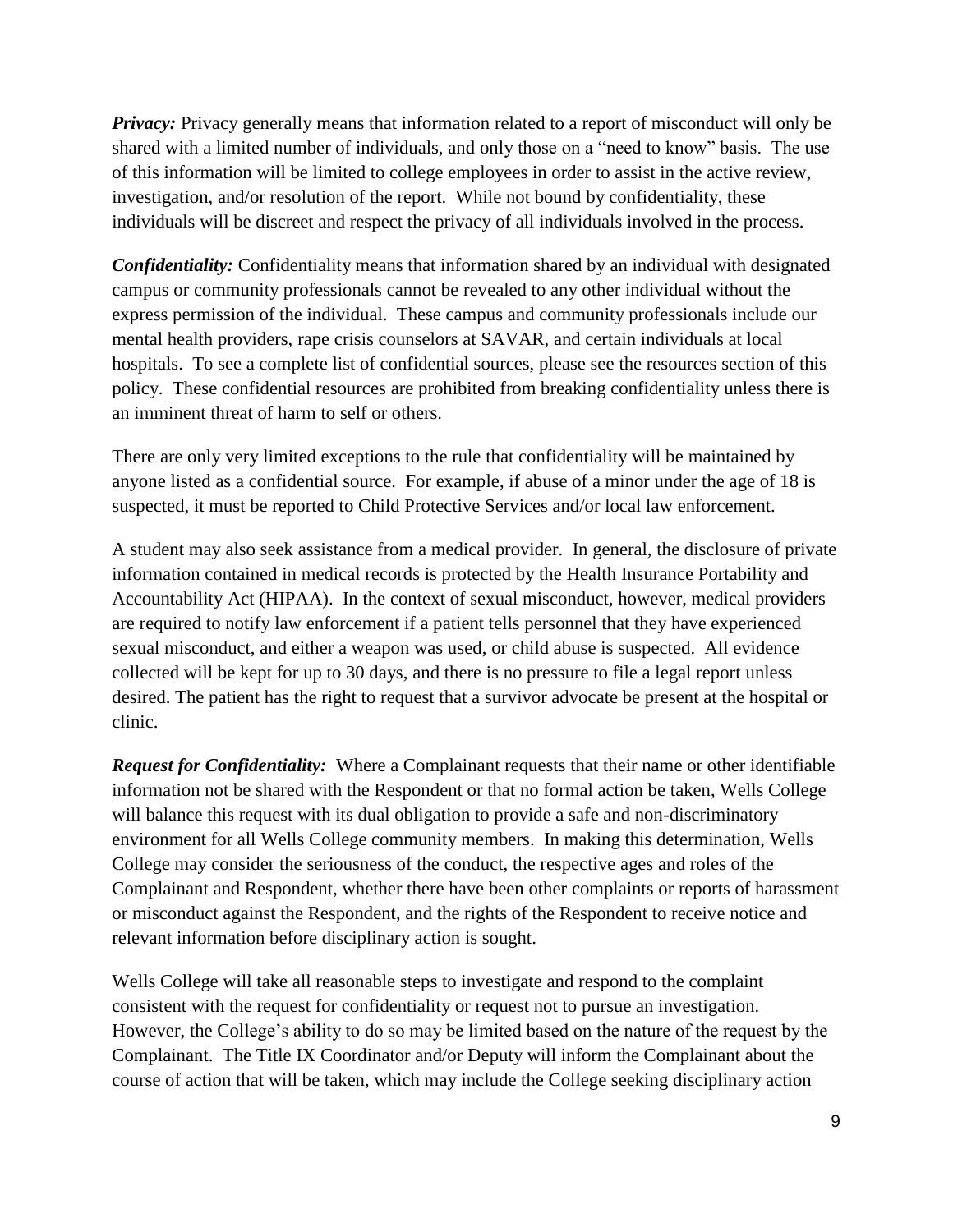against a Respondent. Alternatively, the course of action may also include steps to limit the effects of the alleged harassment and prevent its recurrence that do not involve formal disciplinary action against a Respondent or revealing the identity of the Complainant.

*Timely Warning:* If a report of misconduct discloses a serious or continued threat to the Wells community, the College may issue a campus wide timely warning (which can take the form of an email to campus) to protect the health or safety of the community. The timely warning will not include any identifying information about the Complainant.

At no time will Wells College release the name(s) of the Complainant(s) to the general public without the express consent of the Complainant(s). The release of the Respondent's name to the general public is guided by the Family Educational Rights and Privacy Act (FERPA) and the Clery Act. All College proceedings are conducted in compliance with the requirements of FERPA, the Clery Act, Title IX, and state and federal laws. No information shall be released from such proceedings except as required or permitted by law and College policy.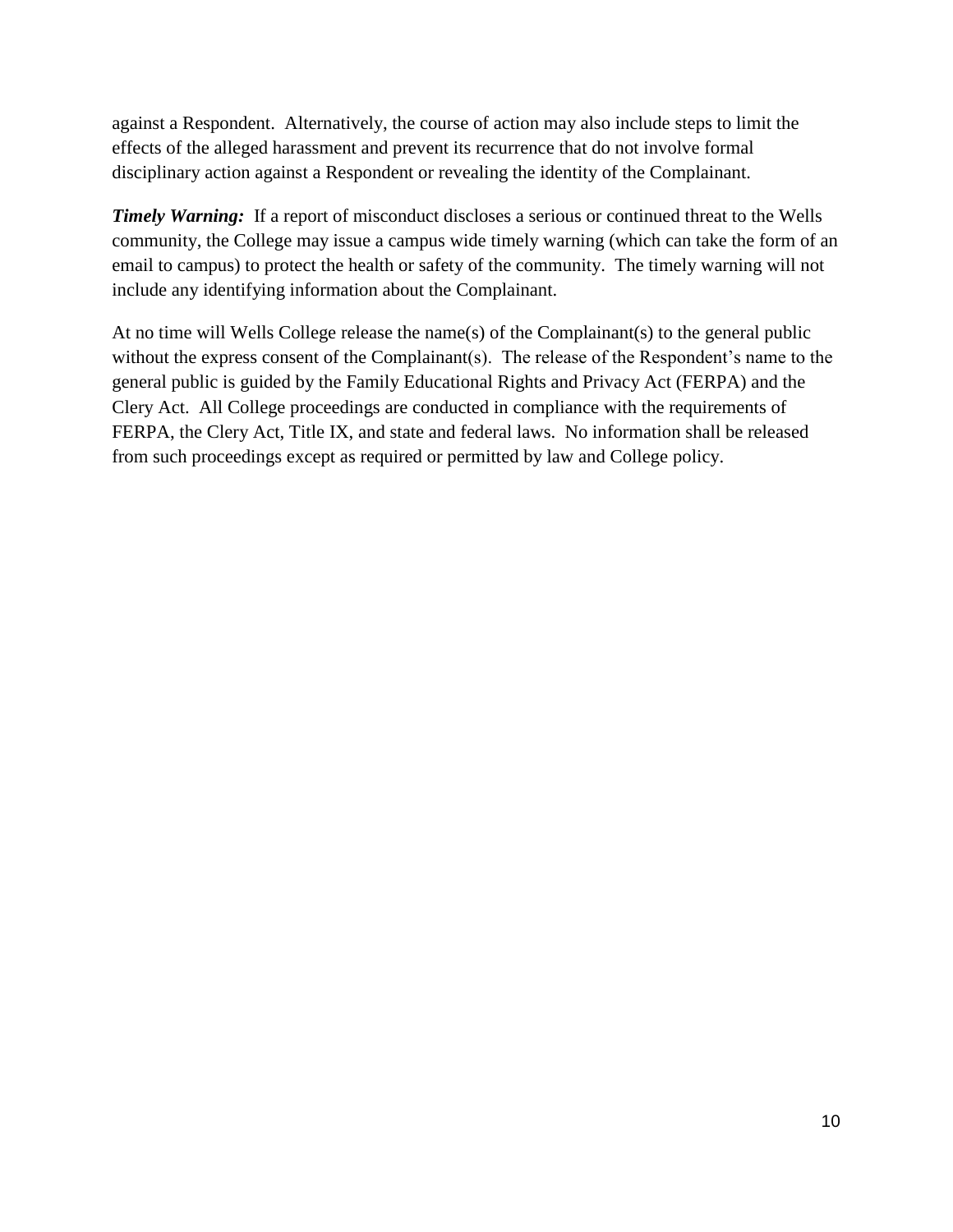## **PROHIBITED CONDUCT AND DEFINITIONS**

The College prohibits all forms of sexual and gender-based harassment, sexual violence, domestic violence, dating violence and stalking. For purposes of this policy, Wells College defines these prohibited acts of misconduct as follows:

### **Sexual Harassment**

*Sexual Harassment***:** Any unwelcome sexual advance, request for sexual favors, or other unwelcome verbal or physical conduct of a sexual nature when:

(1) Submission to or rejection of such conduct is made, either explicitly or implicitly, a term or condition of an individual's employment, evaluation of academic work, or participation in any aspect of a College program or activity;

*or*

(2) Submission to or rejection of such conduct by an individual is used as the basis for decisions affecting the individual; or

(3) Such conduct has the purpose or effect of unreasonably interfering with an individual's work or academic performance, i.e. it is sufficiently serious, pervasive or persistent as to create an intimidating, hostile, humiliating, demeaning, or sexually offensive working, academic, residential, or social environment under both a subjective and objective standard.

A single isolated incident of sexual harassment may create a hostile environment if the incident is sufficiently severe. The more severe the conduct, the less need there is to show a repetitive series of incidents to create a hostile environment, particularly if the harassment is physical.

The fact that a person is offended is not alone enough to establish a violation of this policy. The College evaluates complaint based on a "reasonable person" standard, taking into account the totality of the circumstances, including the context of the interaction. Wells College is an academic institution, and freedom of intellectual thought and expression is valued. The College will not construe this policy to prevent or penalize a statement, opinion, theory, or idea offered within the bounds of legitimate, relevant, and responsible teaching, learning, working, or discussion.

Sexual harassment also includes gender-based harassment, which may include acts of verbal, nonverbal, or physical aggression, intimidation, or hostility based on sex or sex stereotyping, even if those acts do not involve conduct of a sexual nature.

Sexual harassment:

- May be blatant and intentional and involve an overt action, a threat or reprisal, or may be subtle and indirect, with a coercive aspect that is unstated.
- Does NOT have to include intent to harm, be directed at a specific target, or involve repeated incidents.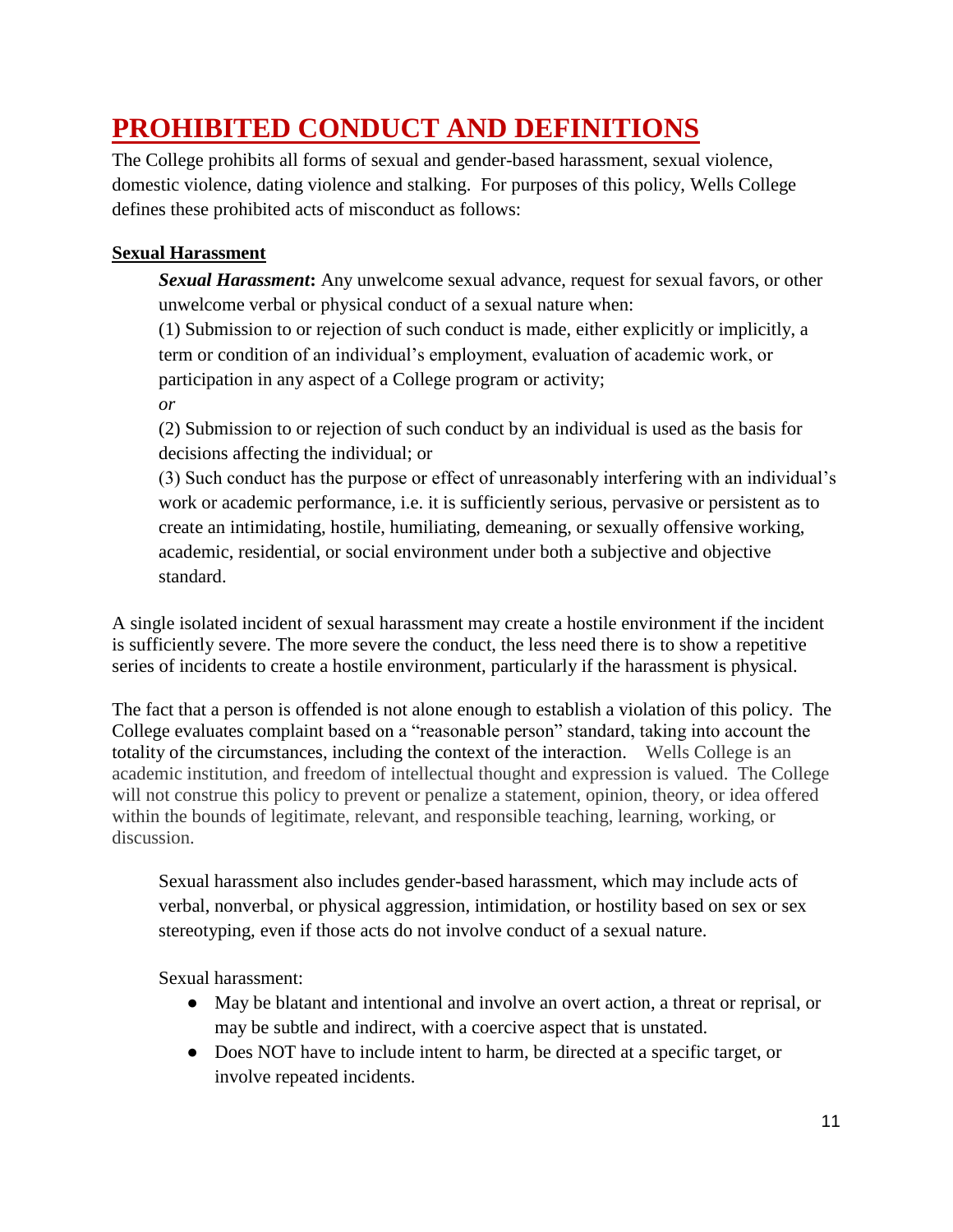- May be committed by anyone, regardless of gender, age, position or authority. While there is often a power differential between two persons, perhaps due to differences in age, social, educational or employment relationships, harassment can occur in any context.
- May be committed by a stranger, an acquaintance, or someone with whom the complainant has an intimate or sexual relationship.
- May be committed by or against an individual or may be a result of the actions of an organization or group.
- May occur by or against an individual of any sex, gender identity, gender expression or sexual orientation.
- May occur in the classroom, in the workplace, in residential settings, or in any other setting.
- May be a one-time event or can be part of a pattern of behavior.
- May be committed in the presence of others or when the parties are alone.
- May affect the Complainant and/or third parties who witness or observe harassment and are affected by it.

Examples of conduct that may constitute sexual harassment as defined above may include a severe, persistent or pervasive pattern of unwelcome conduct that includes one or more of the following:

- Physical conduct:
	- Unwelcome touching, sexual/physical assault, impeding, restraining, or blocking movements
	- Unwanted sexual advances within the employment context
- Verbal conduct:
	- Making or using derogatory comments, epithets, slurs or humor
	- Verbal abuse of a sexual nature, graphic verbal commentaries about an individual's body, sexually degrading words used to describe an individual, suggestive or obscene letters, notes or invitations
	- Objectively offensive comments of a sexual nature, including persistent or pervasive sexually explicit statements, questions, jokes, or anecdotes
	- Visual conduct:
		- Leering, making sexual gestures, displaying of suggestive objects or pictures, cartoon or posters in a public space or forum if deemed severe, persistent, or pervasive by a reasonable party
		- Severe, persistent, or pervasive visual displays of suggestive, erotic, or degrading sexually oriented images that are not pedagogically appropriate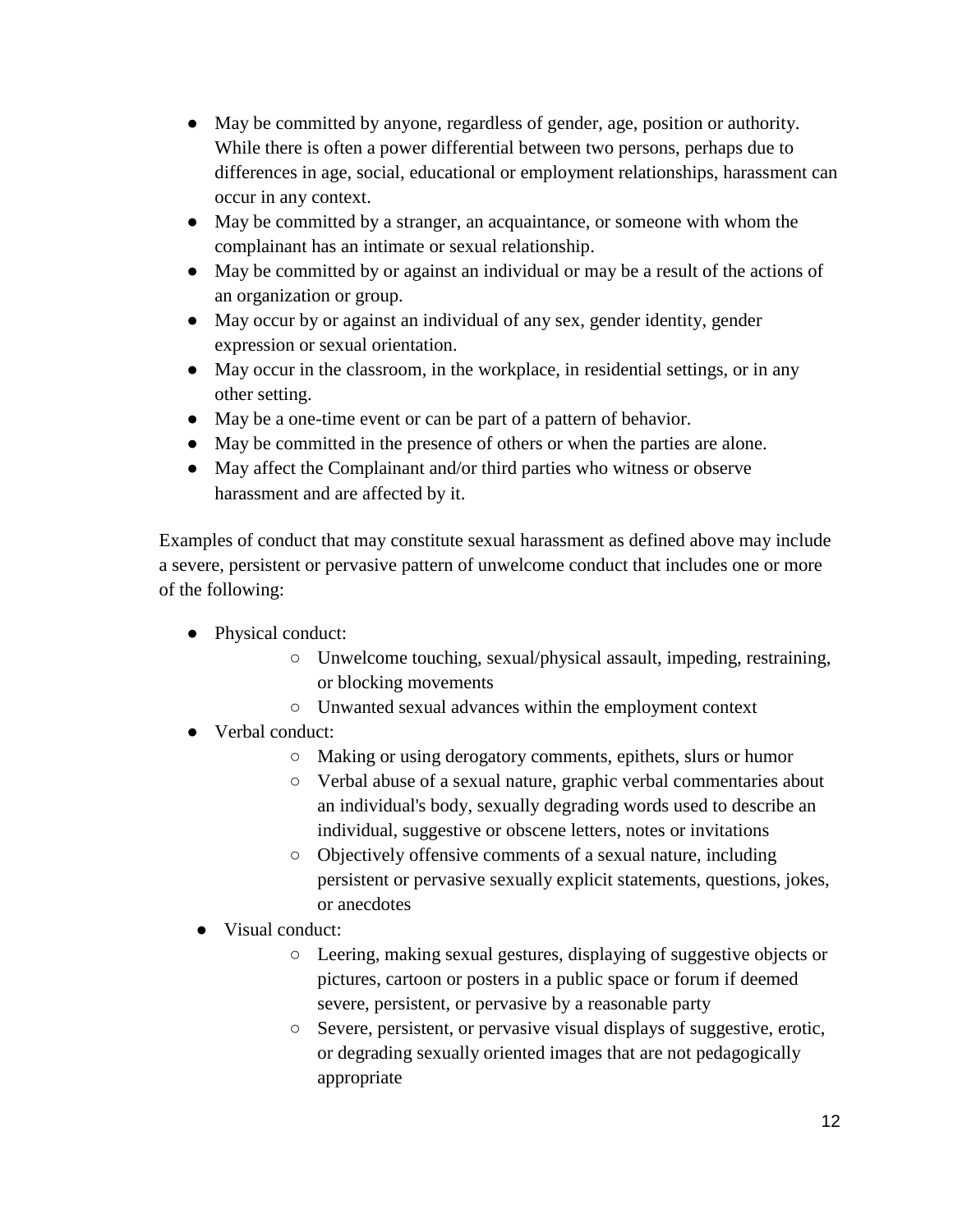- Written conduct: letters, notes or electronic communications containing comments, words, or images described above
- Quid pro quo conduct:
	- Direct propositions of a sexual nature between those for whom a power imbalance or supervisory or other authority relationship exists
	- Offering employment benefits in exchange for sexual favors
	- Making submission to sexual advances an actual or implied condition of employment, work status, promotion, grades, or letters of recommendation, including subtle pressure for sexual activity, an element of which may be repeated requests for private meetings with no academic or work purpose
	- Making or threatening reprisals after a negative response to sexual advances

*Sexual Assault***:** Consistent with federal law, Wells College defines sexual assault as including non-consensual sexual intercourse and non-consensual sexual contact which can be further defined as follows:

> ● **Non-consensual sexual intercourse-** is any sexual penetration (anal, oral, or vaginal), however slight, with any body part (e.g., penis, tongue, finger, hand) or object, by a person upon another person that is without affirmative consent. Nonconsensual sexual acts can include the following:

Rape: Consistent with the definition in the FBI's Uniform Crime Report definition, rape is the penetration, no matter how slight, of the vagina or anus with any body part or object, or oral penetration by a sex organ of another person, without the consent of the victim.

Statutory Rape: Non-forcible sexual intercourse with a person who is under the statutory age of consent. In New York, the statutory age of consent if 17 years old.

● **Non-Consensual Sexual Contact** is any intentional sexual touching, however slight, with the intimate parts of another (including over clothing), causing another to touch one's intimate parts, or disrobing or exposure of another without permission. Intimate parts may include the breasts, genitals, buttocks, groin, mouth or any other part of the body that is touched in a sexual manner.

**Sexual Exploitation:** Occurs when, without affirmative consent, an individual takes sexual advantage of another. Examples of sexual exploitation include, but are not limited to:

> ● surreptitiously observing another individual's nudity or sexual activity or allowing another to observe consensual sexual activity without the knowledge and consent of all parties involved;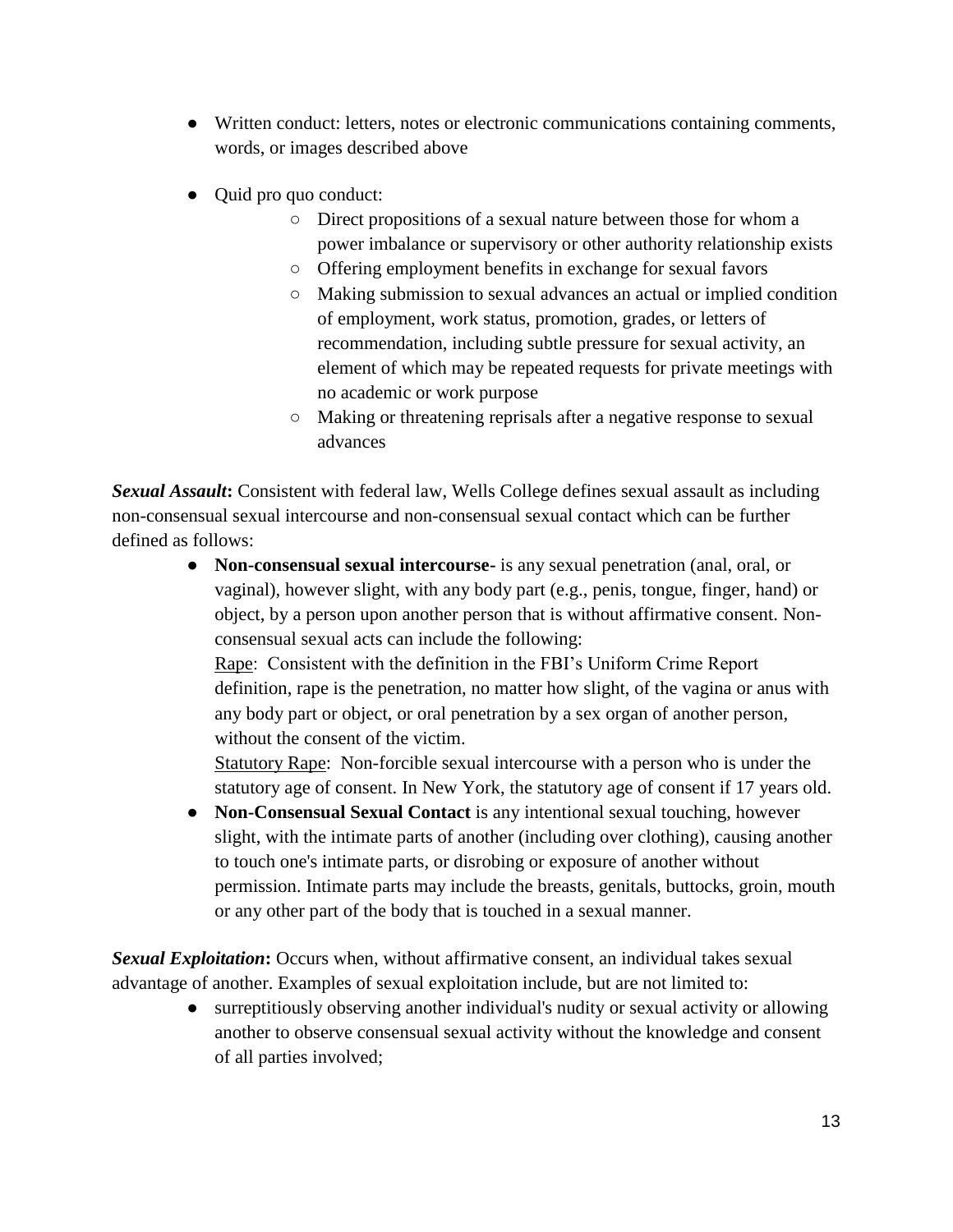- non-consensual sharing or streaming of images, photography, video, or audio recording of sexual activity or nudity, or distribution of such without the knowledge and consent of all parties involved;
- exposing one's genitals or inducing another to expose their own genitals in nonconsensual circumstances;
- knowingly exposing another individual to a sexually transmitted disease or virus without his or her knowledge;
- acts of incest;
- sexually-based stalking and/or bullying; and
- inducing incapacitation for the purpose of making another person vulnerable to non-consensual sexual activity.

*Domestic Violence:* Domestic violence refers to physical violence, threats of violence or acts of physical intimidation between spouses, former spouses or intimate partners, cohabitating romantic partners or individuals who were formerly cohabitating romantic partners, individuals who share a child in common, individuals who are similarly situated to spouses and/or individuals who are protected from the other person' s acts under the domestic or family violence laws of the jurisdiction in which the act of violence occurs.

*Dating Violence:* Dating violence refers to a pattern of violent behavior (including, but not limited to, sexual or physical abuse or the threat of such abuse) that is committed by a person who is or has been in a social relationship of a romantic or intimate nature with the victim. The existence of such a relationship is determined based on the Complainant' s statement and with consideration of the length of the relationship, the type of relationship, and the frequency of interaction between the persons involved in the relationship.

*Stalking***:** A course of physical or verbal conduct directed at another individual that could be reasonably regarded as likely to alarm, harass, or cause fear of harm or injury to that person or to a third party. A course of conduct consists of at least two acts. The feared harm or injury may be physical, emotional, or psychological, or related to the personal safety, property, education, or employment of that individual. Stalking includes cyber-stalking, a particular form of stalking in which electronic media such as the Internet, social networks, blogs, cell phones, texts, or other similar devices or forms of contact are used to pursue, harass, or to make unwelcome contact with another person in an unsolicited fashion.

*Retaliation***:** Acts or attempts to retaliate or seek retribution against the Complainant, Respondent, or any individual or group of individuals involved in the complaint, investigation and/or resolution of an allegation of sexual misconduct. Retaliation can be committed by any individual or group of individuals, not just a Respondent or Complainant. Retaliation can take many forms, including threats, intimidation, pressuring, continued abuse, violence or other forms of harm to others.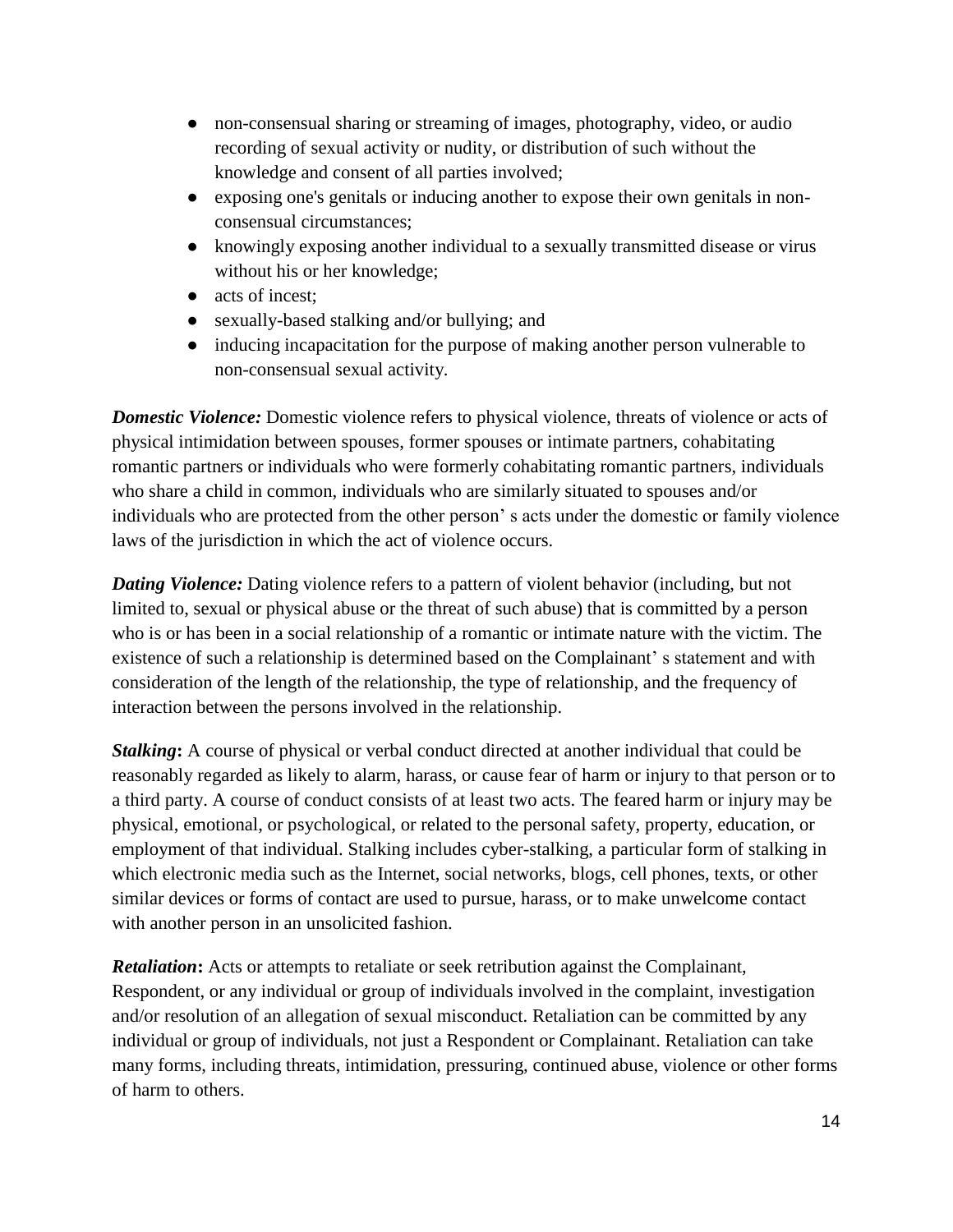#### **Affirmative Consent: Force, Coercion, Incapacitation**

*Affirmative Consent***:** Wells College expects that any sexual activity or sexual contact will be based on affirmative consent to the specific sexual activity. All references to consent in this policy will mean affirmative consent as defined in this policy. Under New York law affirmative consent is a knowing, voluntary, and mutual decision among all participants to engage in sexual activity. Consent can be given by words or actions, as long as those words or actions create clear permission regarding willingness to engage in the sexual activity. Silence or lack of resistance, in and of itself, does not demonstrate consent. The definition of consent does not vary based upon a participant's sex, sexual orientation, gender identity, or gender expression.

The following are essential elements of effective consent:

*Informed and reciprocal:* All parties must demonstrate a clear and mutual understanding of the nature and scope of the specific act to which they are consenting and a willingness to do the same thing, at the same time, in the same way.

*Freely and actively given:* Consent cannot be obtained through the use of force, coercion, threats, intimidation or pressuring, or by taking advantage of the incapacitation of another individual.

*Mutually understandable:* Communication regarding consent consists of mutually understandable words and/or actions that indicate an unambiguous willingness to engage in sexual activity. In the absence of clear communication or outward demonstration, there is no consent. Consent may not be inferred from silence, passivity, lack of resistance or lack of active response. An individual who does not physically resist or verbally refuse sexual activity is not necessarily giving consent.

*Not indefinite:* Consent may be withdrawn by any party at any time. Recognizing the dynamic nature of sexual activity, individuals choosing to engage in sexual activity must evaluate consent in an ongoing manner and communicate clearly throughout all stages of sexual activity. Withdrawal of consent can be an expressed "no" or can be based on an outward demonstration that conveys that an individual is hesitant, confused, uncertain or is no longer a mutual participant. Once consent is withdrawn, the sexual activity must cease immediately and all parties must obtain mutually expressed or clearly stated consent before continuing further sexual activity.

*Not unlimited:* Consent to one form of sexual contact does not constitute consent to all forms of sexual contact, nor does consent to sexual activity with one person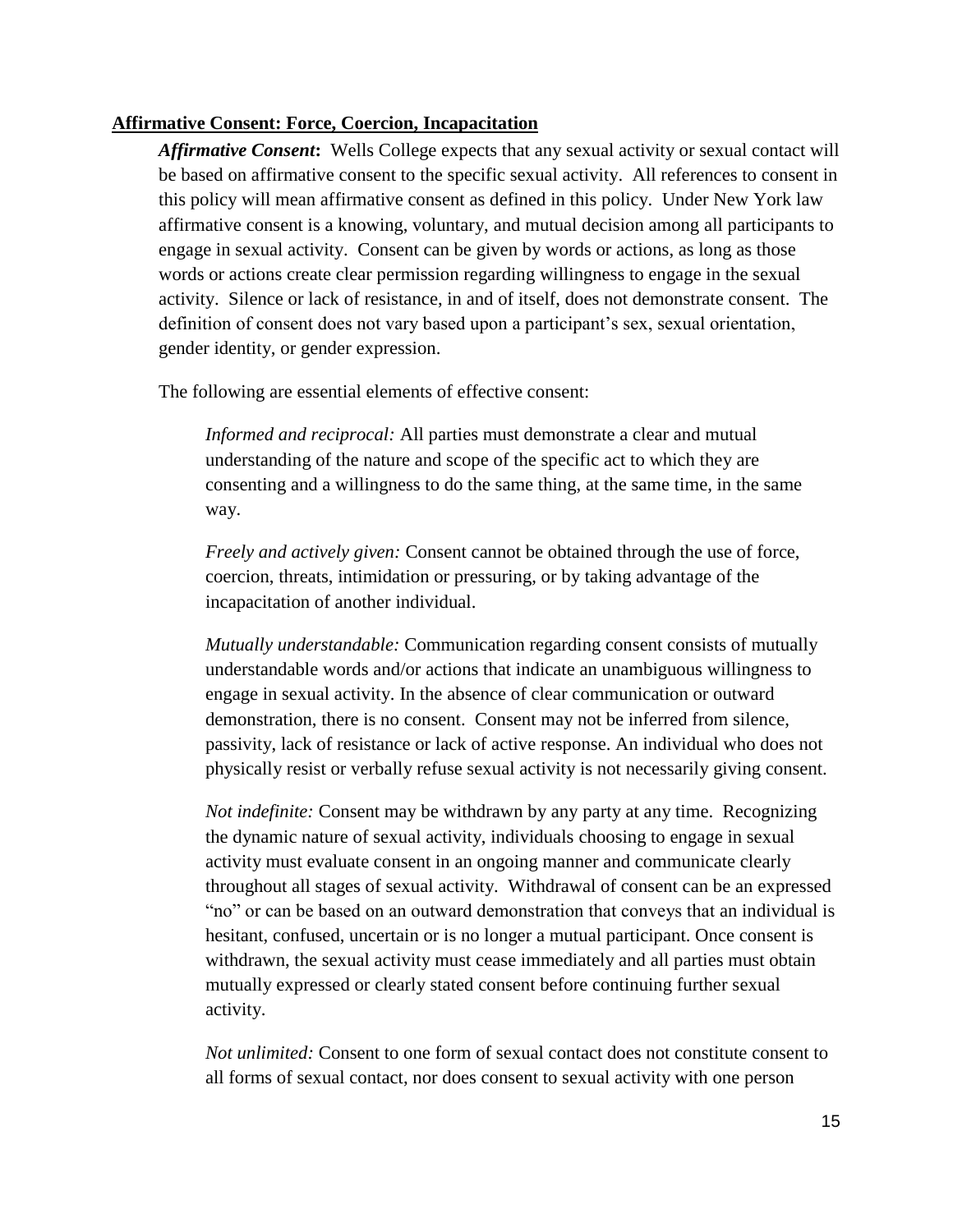constitute consent to activity with any other person. Each participant in a sexual encounter must consent to each form of sexual contact with each participant.

Even in the context of a current or previous intimate relationship, each party must consent to each instance of sexual contact each time. The consent must be based on mutually understandable communication that clearly indicates a willingness to engage in sexual activity. The mere fact that there has been prior intimacy or sexual activity does not, by itself, imply consent to future acts.

*Force***:** Force is the use or threat of physical violence or intimidation to overcome an individual's freedom of will to choose whether or not to participate in sexual activity. For the use of force to be demonstrated, there is no requirement that a Complainant resists the sexual advance or request. However, resistance by the Complainant will be viewed as a clear demonstration of nonconsent.

*Coercion***:** Coercion is the improper use of pressure to compel another individual to initiate or continue sexual activity against hir will. Coercion can include a wide range of behaviors, including intimidation, manipulation, threats and blackmail. A person's words or conduct are sufficient to constitute coercion if they wrongfully impair another individual's freedom of will and ability to choose whether or not to engage in sexual activity. Examples of coercion include threatening to "out" someone based on sexual orientation, gender identity or gender expression and threatening to harm oneself if the other party does not engage in the sexual activity.

*Incapacitation:* Affirmative consent cannot be given when a person is incapacitated. Incapacitation is a state where an individual cannot make an informed and rational decision to engage in sexual activity because that individual lacks the ability to knowingly choose to participate in sexual activity. An individual is incapacitated, and therefore unable to give affirmative consent, if they are asleep, unconscious, being involuntarily restrained or otherwise cannot consent to sexual activity.

Incapacitation may also result from the use of alcohol and/or drugs. Consumption of alcohol or other drugs alone is insufficient to establish incapacitation because the impact of alcohol and drugs varies from person to person. Depending on the degree of intoxication, someone who is under the influence of alcohol, drugs or other intoxicants may be incapacitated and, therefore, unable to consent.

Being intoxicated or impaired by drugs or alcohol is never an excuse for sexual misconduct and does not diminish one's responsibility to obtain consent. Consent to sexual activity is required regardless of whether the person initiating the act is under the influence of drugs and/or alcohol.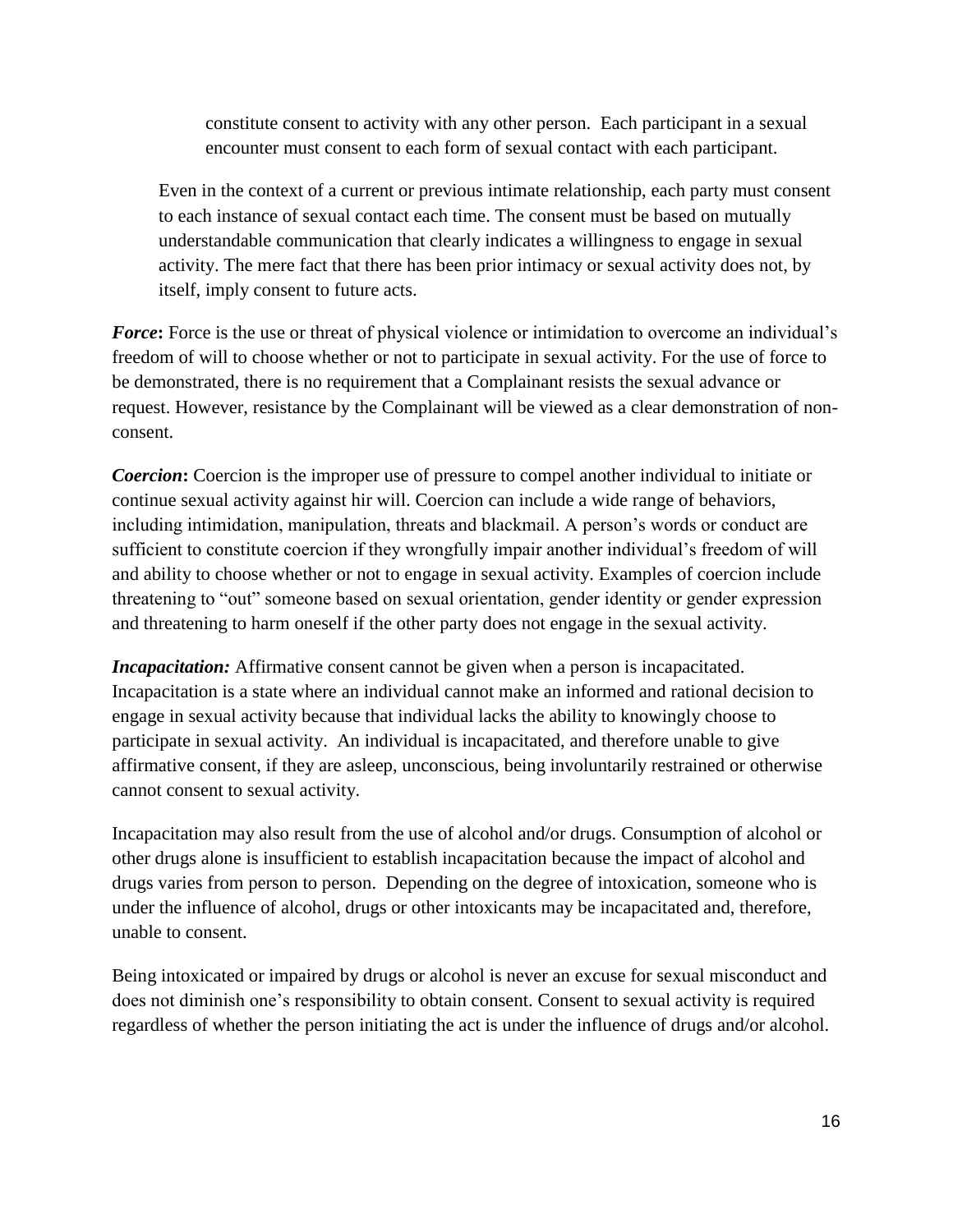#### **Prohibited Relationships by Persons in Authority**

Sexual or other intimate relationships in which one party maintains a direct supervisory or evaluative role over the other party are prohibited. In general, this includes all sexual or other intimate relationships between students and their employers, supervisors, professors, coaches, advisors or other College employees. Similarly, College employees (faculty and staff) who supervise or otherwise hold positions of authority over others are prohibited from having a sexual or other intimate relationship with an individual under their direct supervision.

The College does not wish to interfere with private choices regarding personal relationships when these relationships do not interfere with the goals and policies of the College. However, faculty, administrators, and others who educate, supervise, evaluate, employ, counsel, coach or otherwise guide students should understand the fundamentally asymmetrical nature of the relationship they have with students or subordinates. Intimate or sexual relationships where there is differential in power or authority produce risks for every member of our community and undermine the professionalism of faculty and supervisors. In either context, the unequal position of the parties presents an inherent element of risk and may raise sexual harassment concerns if one person in the relationship has the actual or apparent authority to supervise, evaluate, counsel, coach or otherwise make decisions or recommendations as to the other person in connection with their employment or education at the college.

Sexual relations between persons occupying asymmetrical positions of power, even when both consent, raise suspicions that the person in authority has violated standards of professional conduct and potentially subject the person in authority to charges of sexual harassment based on changes in the perspective of the individuals as to the consensual nature of the relationship. Similarly, these relationships may impact third parties based on perceived or actual favoritism or special treatment based on the relationship.

Therefore, persons with direct supervisory or evaluative responsibilities who contemplate beginning or are involved in such relationships are required to promptly: 1) discontinue any supervising role or relationship over the other person; and 2) report the circumstances to their own supervisor. Failure to fully or timely comply with these requirements is a violation of this policy, and the person in authority could be subject to disciplinary action, up to and including dismissal from employment by the College.

Any individual may file a complaint alleging harassment or discrimination, including an aggrieved party outside the relationship affected by the perceived harassment or discrimination. Retaliation against persons who report concerns about consensual relationships is prohibited and constitutes a violation of this policy.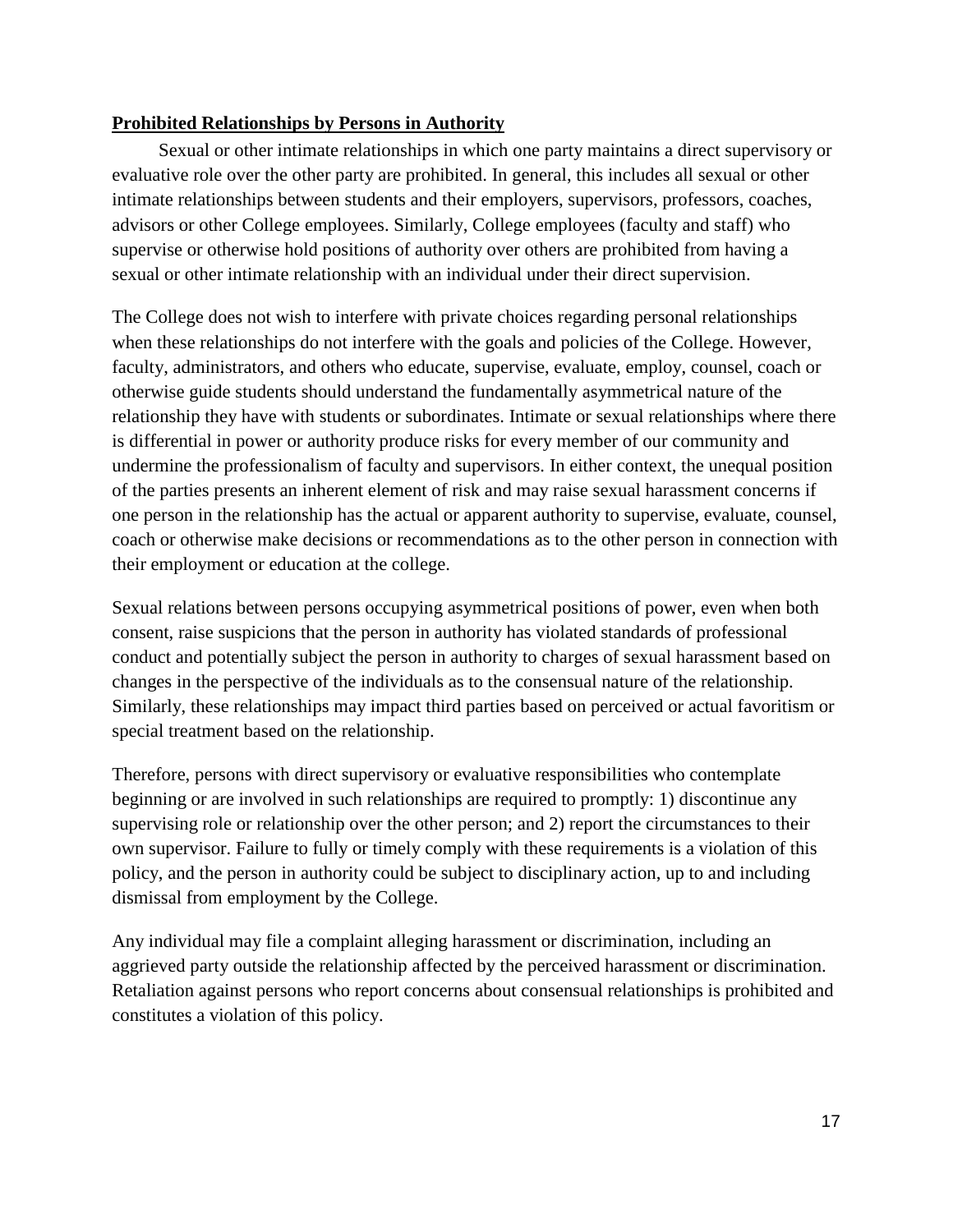## **RESOURCES FOR SUPPORT**

Treating all members of the community with dignity, care, and respect is of the utmost importance to Wells College. Any individual who experiences or is affected by sexual misconduct, whether as a Complainant, a Respondent, or a third party will be referred to support and counseling services.

Wells College encourages all community members to make a prompt report of any incident of sexual harassment, sexual violence, stalking, domestic violence, or dating violence to local law enforcement and the College. The College recognizes that deciding whether or not to make a report, to either Wells College or law enforcement, and choosing how to proceed can be a difficult decision. All individuals are encouraged to seek the support of campus and community resources regardless of where the incident occurred. These trained professionals can provide guidance to either party in the event that a report and/or resolution under this policy is pursued.

As detailed below there are a number of resources available both on and off of campus. There are confidential resources, which by law cannot share information without the consent of the individual seeking assistance. There are also a variety of College resources that will be discreet and private but are not considered confidential. Even College offices and employees who cannot guarantee confidentiality will maintain a complainant's privacy to the greatest extent possible. The information provided to non-confidential resources will be relayed only as necessary for the Title IX Coordinator to investigate and/or seek resolution.

### **Confidential Resources**

All community members are encouraged to make a prompt report of any incident of sexual misconduct to local law enforcement and the College. Should any individual not be prepared to make a report, or may be unsure of what happened, but is still seeking information and support, there are several legally protected confidential resources available. These confidential resources will not share information with the College or anyone else without the individual's permission. These confidential resources can provide assistance and information regarding medical assistance and treatment (including information about sexually transmitted infections, and sexual assault forensic examinations) and resources available through the New York State Office of Victim Services. The On Campus health and counseling services noted below are generally available to students free of charge.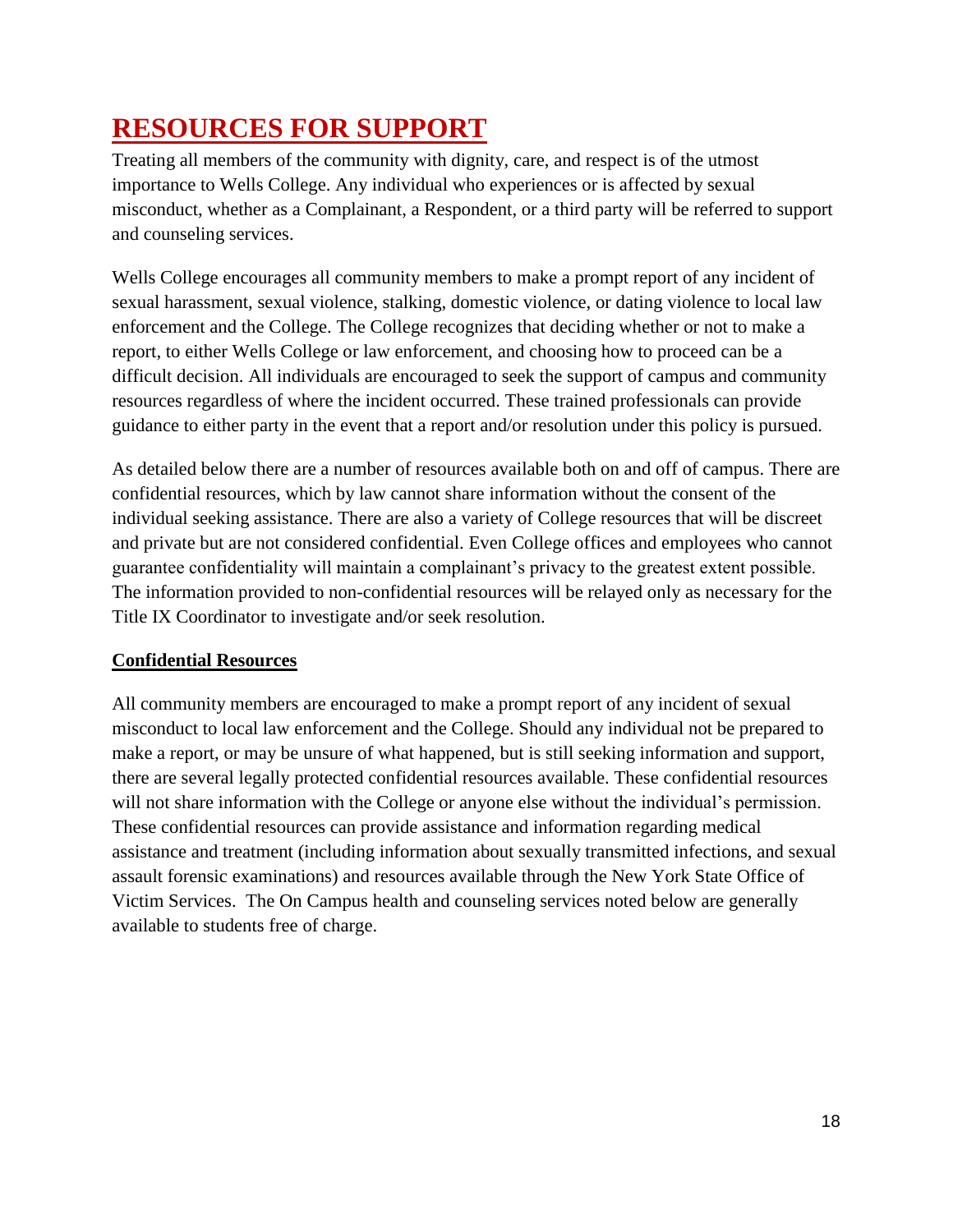#### **On Campus Confidential Resource**:

Community Medical Center

The Community Medical Center is open five days a week, 8 a.m. to 6 p.m. Counselors are available during these times and can assist and support individuals in need of a confidential resource. (315) 364-3273

#### **Off Campus Confidential Resource**:

Sexual Assault Victim's Advocate Resource (S.A.V.A.R.) Rape/Crisis Hotline SAVAR offers services to survivors of all forms of sexual violence. Provides a 24 hour hotline with certified rape crisis counselors/advocates. They will answer any questions, help sort out feelings, refer individuals to appropriate resources, accompany individuals through the process of reporting a sexual assault if they should wish to do so, and with seeking appropriate treatment. (315) 364-9795 - Main Office, 17 East Genesee Street, Auburn NY 13021 (315) 252-2112 - Sexual Assault Hotline

NYS Domestic Violence Hotline 1(800) 253-3358

NYS Office of Victim Services 1(800) 247-8035

#### **Confidential Medical Resources**

A medical provider can provide emergency and/or follow-up medical services. The medical exam has two goals: first, to diagnose and treat the full extent of any injury or physical effect (including prevention of sexually transmitted illnesses and pregnancy) and second, to properly collect and preserve evidence. There is a limited window of time (within 96 hours) following an incident of sexual assault to preserve physical and other forms of evidence. Taking the step to gather evidence immediately does not commit an individual to any particular course of action. The decision to seek timely medical attention and gather any evidence, however, will preserve the full range of options to seek resolution under this policy or through the pursuit of criminal prosecution. All hospitals in the state of New York are required to provide care for victims of sexual assault in the Emergency Department.

#### *Hospitals in the Area:*

**Auburn Community Hospital** (315-255-7011) 17 Lansing Street, Auburn NY 13021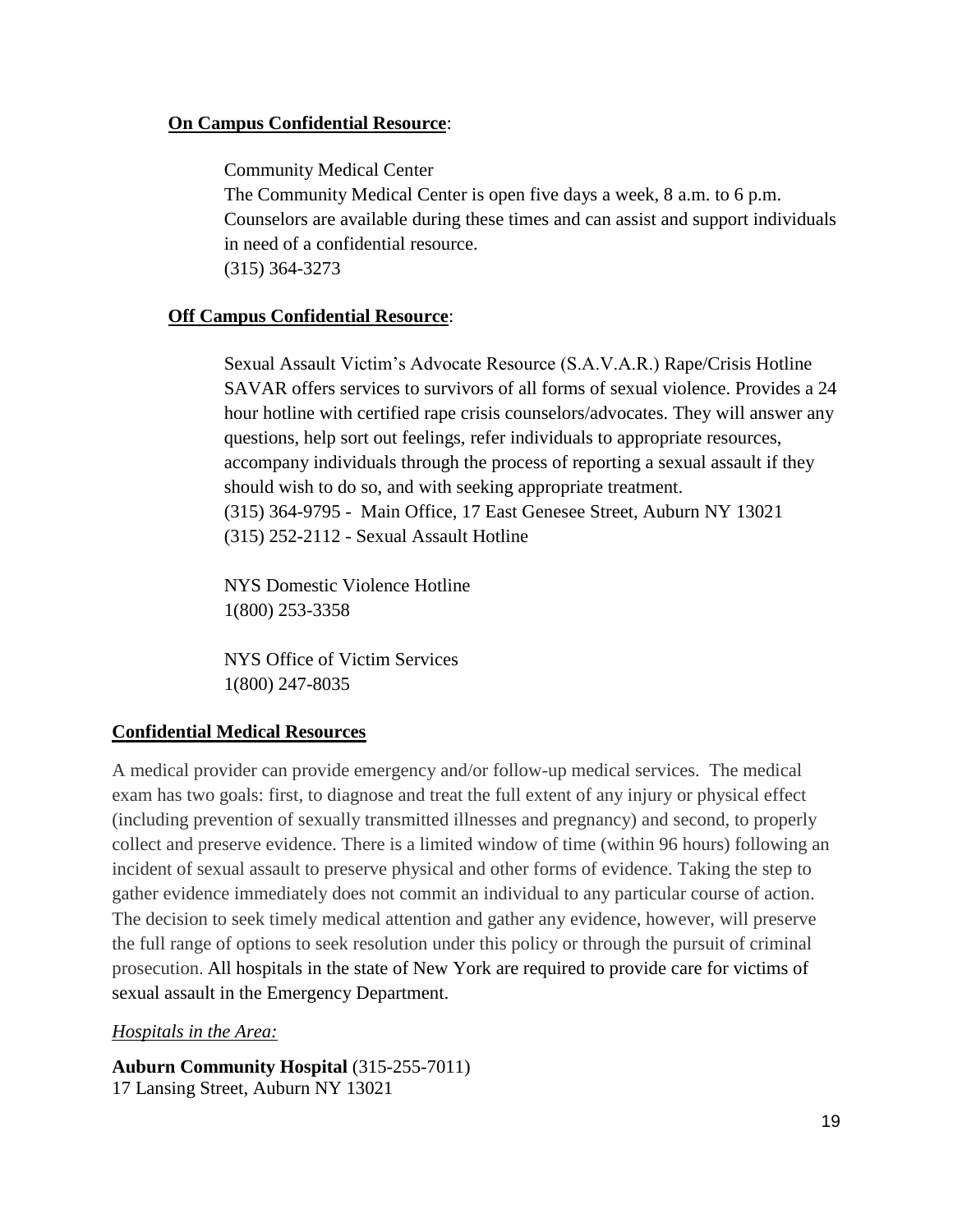#### **Cayuga Medical Center** (607-274-4011)

101 Dates Drive, Ithaca NY 14850

*Cayuga Medical Center provides a SANE (Sexual Assault Nurse Examiner) for examinations. This program employs a team approach to assist survivors of sexual assault, sexual abuse, and rape with medical, emotional, and legal needs. With the survivor's consent, a team of nurses, sexual assault counselors/advocates, doctors, and law enforcement work together to support the survivor.*

New York State Department of Health designated Sexual Assault Forensic Examiner (SAFE) hospitals provide specialized care to victims of sexual assault.

The goals of the SAFE program are to:

- 1. Provide timely, compassionate, patient-centered care in a private setting that provides emotional support and reduces further trauma to the patient;
- 2. Provide quality medical care to the patient who reports sexual assault, including evaluation, treatment, referral and follow-up;
- 3. Ensure the quality of collection, documentation, preservation and custody of physical evidence by utilizing a trained and New York State Department of Health certified sexual assault forensic examiner to perform the exam;
- 4. Utilize an interdisciplinary approach by working with rape crisis centers and other service providers, law enforcement and prosecutors' offices to effectively meet the needs of the sexual assault victim and the community;
- 5. Provide expert testimony when needed if the patient chooses to report the crime to law enforcement; and,
- 6. Improve and standardize data regarding the incidence of sexual assault victims seeking treatment in hospital emergency departments.

The hospital and the Rape Crisis Program will not report the crime to police, unless the individual wants the crime reported. Reporting is survivor's choice. An individual can also refuse any step of the evidence collection process. This is also their choice.

The hospital will not release evidence to the police without the individual's written consent and will hold the evidence for 30 days in case they decide later to make a police report.

#### *SAFE Hospitals in the Area:*

**St. Joseph's Hospital Health Center** (315-448-5111) 301 Prospect Avenue, Syracuse, NY 13203

### **University Hospital SUNY Health Science Center** (315-464-5540)

750 East Adams Street, Syracuse, NY 13210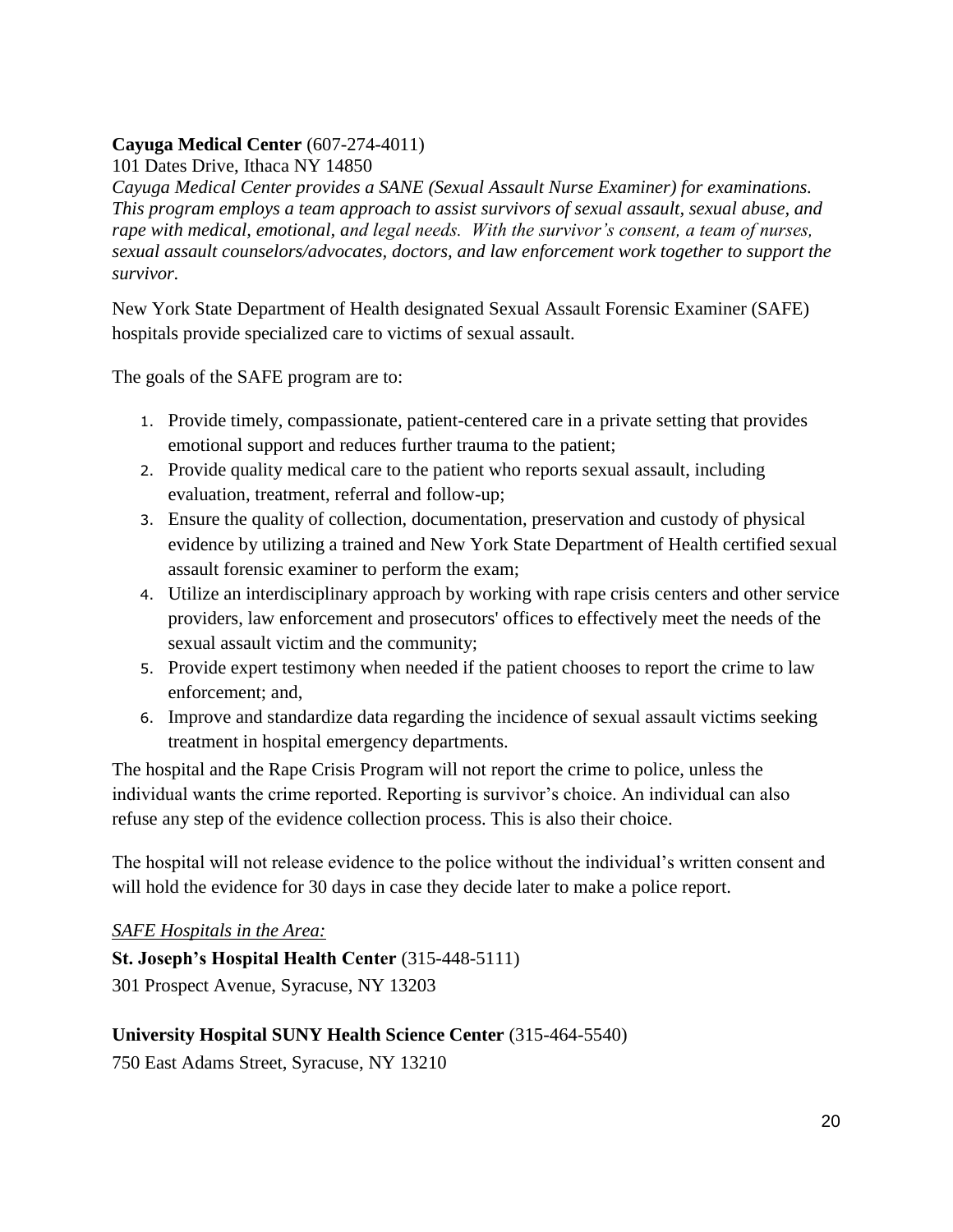#### **Non-Confidential Campus Resources**

A report to the College may be made to any of the following. These are the persons designed to receive reports of sexual misconduct and to initiate the College's responsive action. If information is made to any other College employee, the individual reporting the information risks that the information will not be acted upon. The staff members listed below are trained to support individuals affected by sexual misconduct and to coordinate with the Title IX Coordinator consistent with the College's commitment to a safe and healthy educational environment. While not bound by confidentiality, these resources will maintain the privacy of an individual's information within the limited circle of those involved in the Title IX resolution process.

**Kit Van Orman,** Director of Human Resources and Business Services Title IX Coordinator Available on weekdays during regular office hours; 8:30a - 4:30p

### **Campus Safety**

kit@wells.edu; (315) 364-3317

Available as a first option to report an incident of sexual misconduct. Also provides an escort service on-campus to any student and can reach the on-call professional at any time. Available 24 hours a day, 7 days a week. security@wells.edu; (315) 364-3229

#### **Jennifer Michael**, Dean of Students

Can provide reasonable accommodations for housing, academic flexibility and No Contact Orders. Available on weekdays during regular office hours; 8:30a - 4:30p and on an on-call basis.

jmichael@wells.edu; (315) 364-3311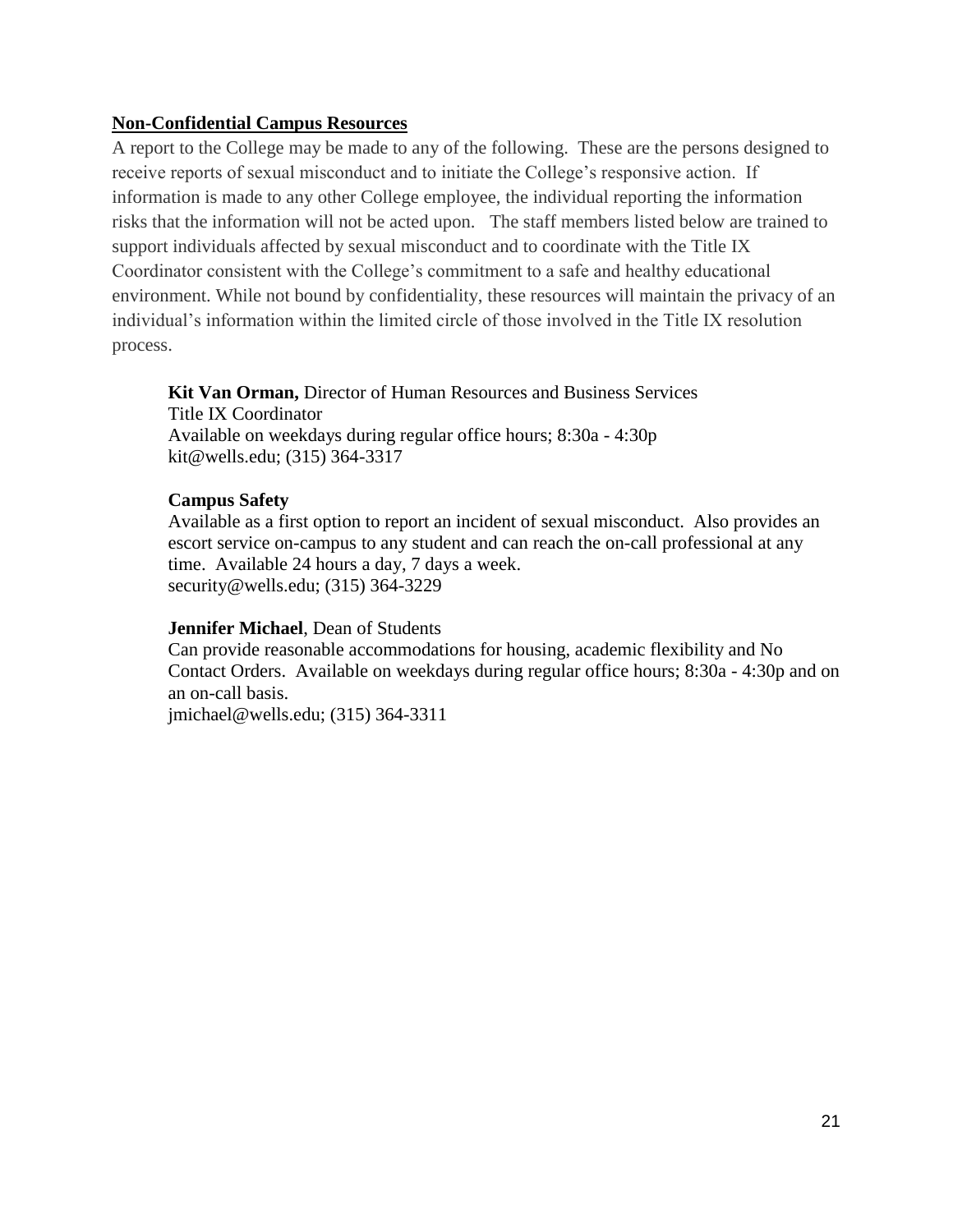# **REPORTING SEXUAL MISCONDUCT TO THE COLLEGE**

Wells College encourages all individuals to seek assistance from a medical provider and/or law enforcement immediately after an incident of sexual misconduct. This is the best option to ensure preservation of evidence and to begin a timely investigative and remedial response.

Wells College encourages all individuals to make a report to the College and to local law enforcement. Reporting options are not mutually exclusive. Both internal and criminal reports may be pursued simultaneously.

The College is committed to supporting victims and survivors of sexual misconduct and encourages all individuals or third party witnesses to report any incident to the College.

Making a report means telling a designated non-confidential Campus Resource (see above) what happened -- in person, by telephone, in writing or by electronic communication. At the time a report is made, a Complainant does not have to decide whether or not to request any particular course of action, nor does a Complainant need to know how to label what happened. Choosing to make a report, and deciding how to proceed after making the report, can be a process that unfolds over time. The College provides support that can assist each individual in making these important decisions, and the College will consider the Complainant's wishes in deciding how to proceed. In this process, the College will balance the individual's interest with its obligation to provide a safe and non-discriminatory environment for all members of the College community.

Any individual who reports sexual misconduct can be assured that all reports will be investigated and resolved in a fair and impartial manner. A Complainant, a Respondent and all individuals involved can expect to be treated with dignity and respect. In every report under this policy, the College will make an immediate assessment of any risk of harm to the Complainant or to the broader campus community and will take steps necessary to address those risks. These steps will include interim measures to provide for the safety of the individual and the campus community.

**Campus Reporting Options:** The College encourages all individuals to report sexual misconduct to:

**Kit Van Orman,** Director of Human Resources and Business Services Title IX Coordinator Available on weekdays during regular office hours; 8:30a - 4:30p kit@wells.edu; (315) 364-3317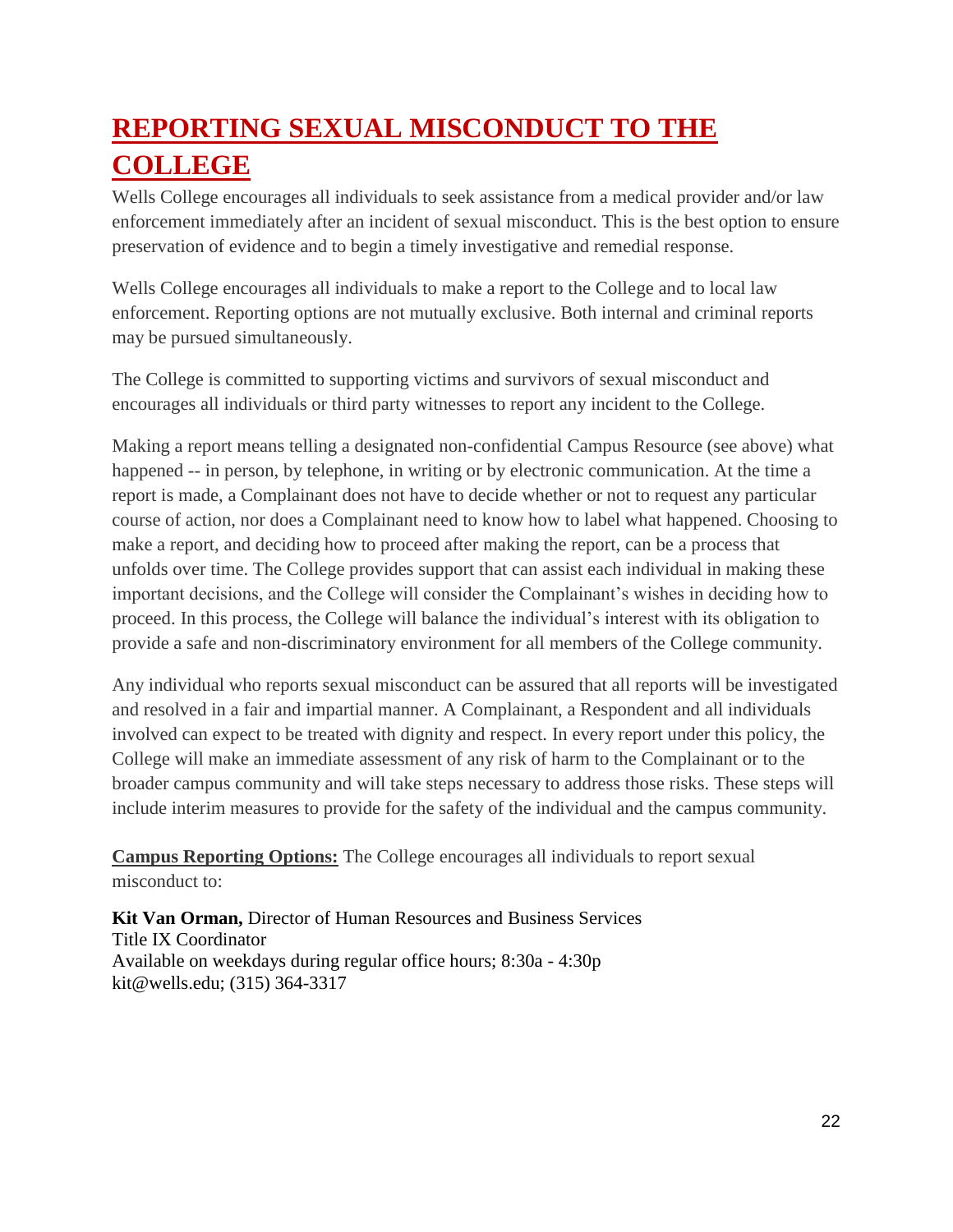#### **Megan Flaherty,** Director of Campus Life

Deputy Title IX Coordinator Can provide reasonable accommodations for housing, academic flexibility and No Contact Orders. Available on weekdays during regular office hours; 8:30a - 4:30p and on an on-call basis.

mflaherty@wells.edu; (315) 364-3428

#### **Campus Safety**

Available as a first option to report an incident of sexual misconduct. Also provides an escort service on-campus to any student and can reach the On-Call professional at any time. Available 24 hours a day, 7 days a week. security@wells.edu; (315) 364-3229

#### **Jennifer Michael,** Dean of Students

Can provide reasonable accommodations for housing, academic flexibility and No Contact Orders. Available on weekdays during regular office hours; 8:30a - 4:30p, and on an on-call basis.

jmichael@wells.edu; (315) 364-3311

All Wells community members are strongly encouraged to report information regarding any incident of sexual misconduct directly to the Title IX Coordinator or a member of the Title IX team. The College cannot take appropriate action unless an incident is reported to the College.

**Anonymous Reporting***:* Any individual may make an anonymous report concerning an act of sexual misconduct. An individual may report the incident without disclosing their name, identifying the Respondent or requesting any action. Depending on the extent of information available about the incident or the individuals involved, however, the College's ability to respond to an anonymous report may be limited. The Anonymous Reporting Form can be found on the www.wells.edu/studentlife/notalone webpage.

The Title IX Coordinator/Deputy will receive the anonymous report and will determine any appropriate steps, including individual or community remedies as appropriate, and in consultation with the Director of Campus Safety, compliance with all Clery Act obligations.

#### **Reporting Considerations**

*Timeliness and Location of Incident*: Complainants and third-party witnesses are encouraged to report sexual misconduct as soon as possible in order to maximize the College's ability to respond promptly and effectively. The College does not, however, limit the time frame for reporting. If the Respondent is not a member of the Wells community, the College will still seek to meet its Title IX obligation by taking steps to end the misconduct, prevent its recurrence, and address its effects, but its ability to take disciplinary action against the Respondent may be limited.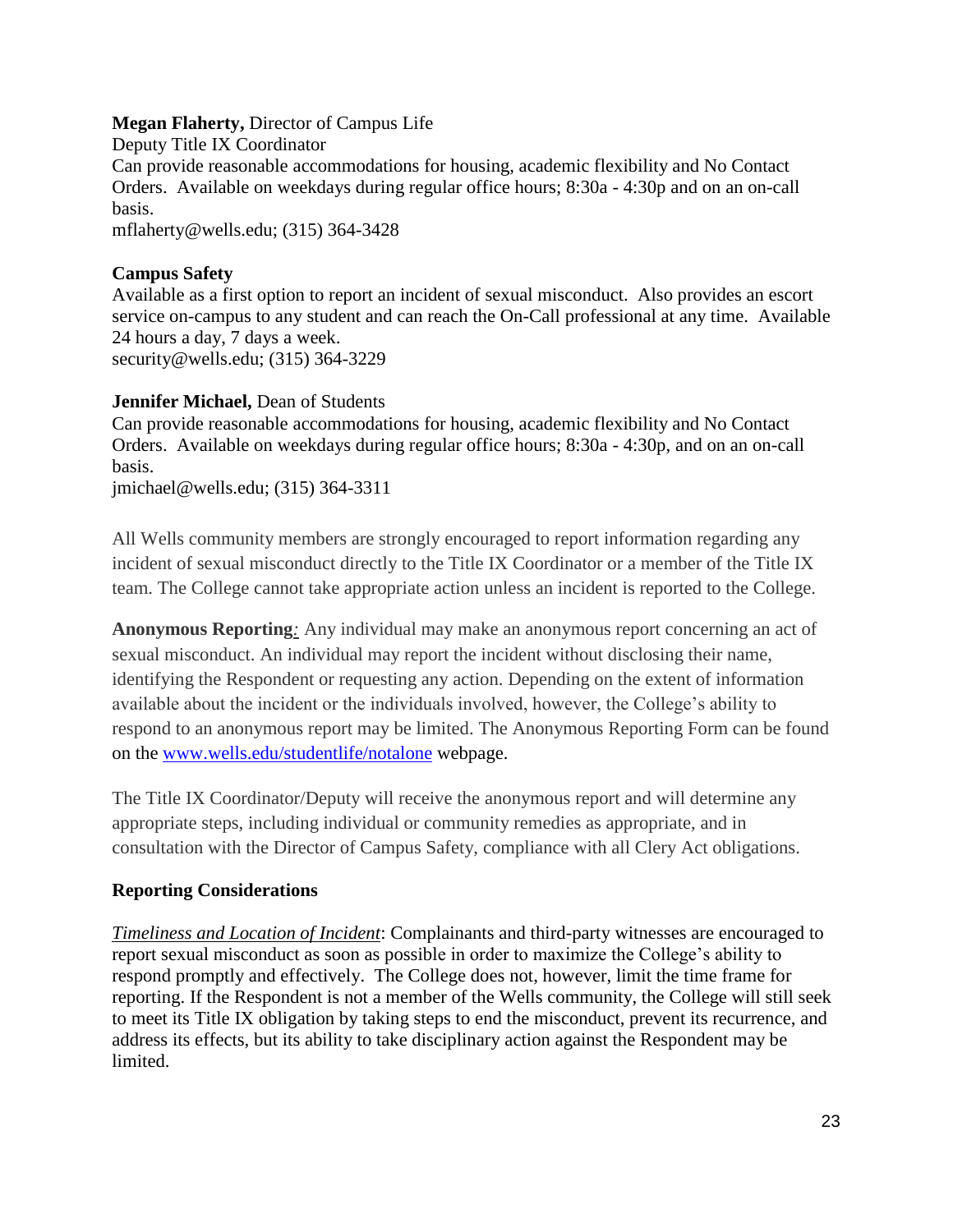An incident does not have to occur on campus to be reported to the College. Off-campus conduct that is likely to have a substantial effect on the Complainant's on-campus life and activities or poses a threat or danger to members of the Wells community may also be addressed under this policy.

*Amnesty for Alcohol or Other Drug Use:* The health and safety of every student at Wells College is of utmost importance. Wells recognizes that students who have been drinking and/or using drugs (whether such use is voluntary or involuntary) at the time that violence, including but not limited to domestic violence, dating violence, stalking, or sexual assault occurs may be hesitant to report such incidents due to fear of potential consequences for their own conduct. Wells strongly encourages students to report domestic violence, dating violence, stalking, or sexual assault to institution officials. A bystander acting in good faith or a reporting individual acting in good faith that discloses any incident of domestic violence, dating violence, stalking or sexual assault to Wells officials or law enforcement will not be subject to the Wells code of conduct for violations of the alcohol and/or drug use policies occurring at or near the time of the commission of the domestic violence, dating violence, stalking or, sexual assault.

*Coordination with Law Enforcement*: Wells College encourages Complainants to pursue criminal action for incidents of sexual misconduct that may also be crimes under New York law. The College will assist a Complainant in making a criminal report and cooperate with law enforcement agencies if a Complainant decides to pursue the criminal process to the extent permitted by law. The Cayuga County Sheriff, which can be reached at 315-253-1222 or 911, can assist in filing a criminal complaint and in securing an appropriate examination, including by a Sexual Assault Nurse Examiner. The NYS Police Sexual Assault Hotline, which can be reached at 1(844) 845-7269, may also be of assistance in reporting an incident to law enforcement.

The College's policy, definitions and burden of proof may differ from New York criminal law. A Complainant may seek recourse under this policy and/or pursue criminal action. Neither law enforcement's determination whether or not to prosecute a Respondent, nor the outcome of any criminal prosecution, are determinative of whether a violation of this policy has occurred. Proceedings under this policy may be carried out prior to, simultaneously with, or following civil or criminal proceedings off campus.

Any internal College investigation and/or hearing process will be conducted concurrently with any criminal justice investigation and proceeding that may be pending. Temporary delays in the College's internal process may be requested by local law enforcement authorities for the purpose of gathering evidence. Any requested temporary delay shall not last more than ten (10) days, except when local law enforcement authorities specifically request and justify longer delay. The college will cooperate with any criminal proceeding as permitted by law. The Title IX Coordinator and other College officials listed above can assist individuals in making a report of a crime to local law enforcement.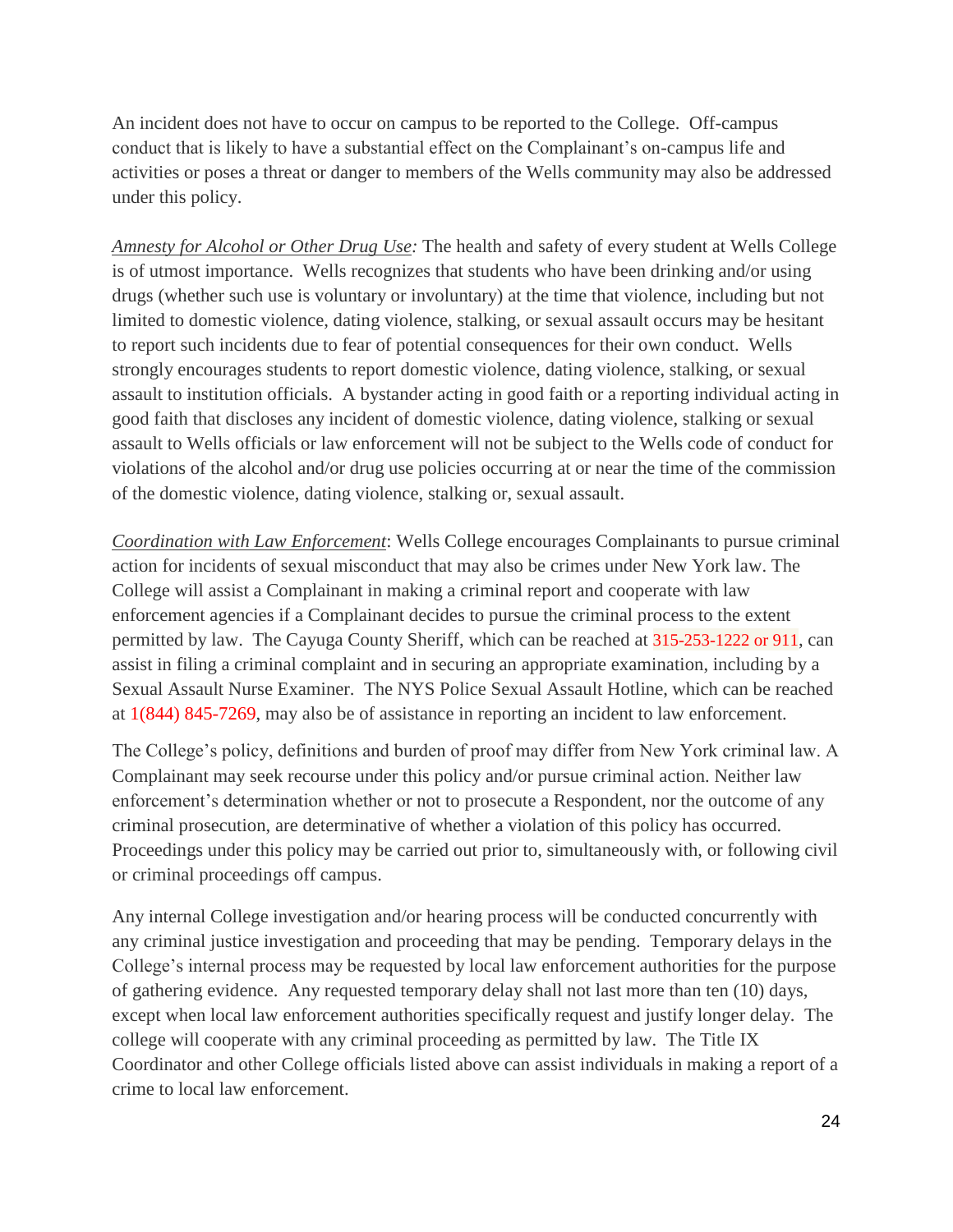Additionally, orders of protection and other forms of legal protection may be available to individuals who have experienced or are threatened with violence by a Wells College community member or other person. In appropriate circumstances, an order of protection may be available that restricts the offender's right to enter or remain on College property, and Wells College will abide by a lawfully issued order of protection. Campus Safety or other College officials will, upon request, provide reasonable assistance to any member of the College community in obtaining an order of protection or, if outside of New York State, an equivalent protective or restraining order, including providing that person with:

- a copy of an order of protection or equivalent when received by the College and providing that person with an opportunity to meet or speak with a College representative, or other appropriate individual, who can explain the order and answer questions about it, including information from the order about the other person' s responsibility to stay away from the protected person or persons;
- an explanation of the consequences for violating these orders, including but not limited to arrest, additional conduct charges, and interim suspension; and
- assistance in contacting local law enforcement to effect an arrest for violating such an order of protection

*Statement against Retaliation:* It is a violation of Wells College policy to retaliate in any way against an individual because that individual raised allegations of sexual misconduct. The College recognizes that retaliation can take many forms, may be committed by or against an individual or a group, and that a Complainant, Respondent or third party may commit or be the subject of retaliation.

The College will take immediate and responsive action to any report of retaliation and will pursue disciplinary action as appropriate. An individual reporting sexual misconduct is entitled to protection from any form of retaliation following a report that is made in good faith, even if the report is later not proven.

*False Reports:* The College will not tolerate intentional false reporting of incidents. The College takes the accuracy of information very seriously as a charge of sexual misconduct may have severe consequences. A good-faith complaint that results in a finding of not responsible is not considered a false or fabricated accusation of sexual misconduct. However, when a Complainant or third party witness is found to have fabricated allegations or given false information with malicious intent or in bad faith, the Complainant may be subject to disciplinary action. It is a violation of the Code of Student Conduct and the Wells College Honor Code to make an intentionally false report of any policy violation, and it may also violate state criminal statutes and civil defamation laws.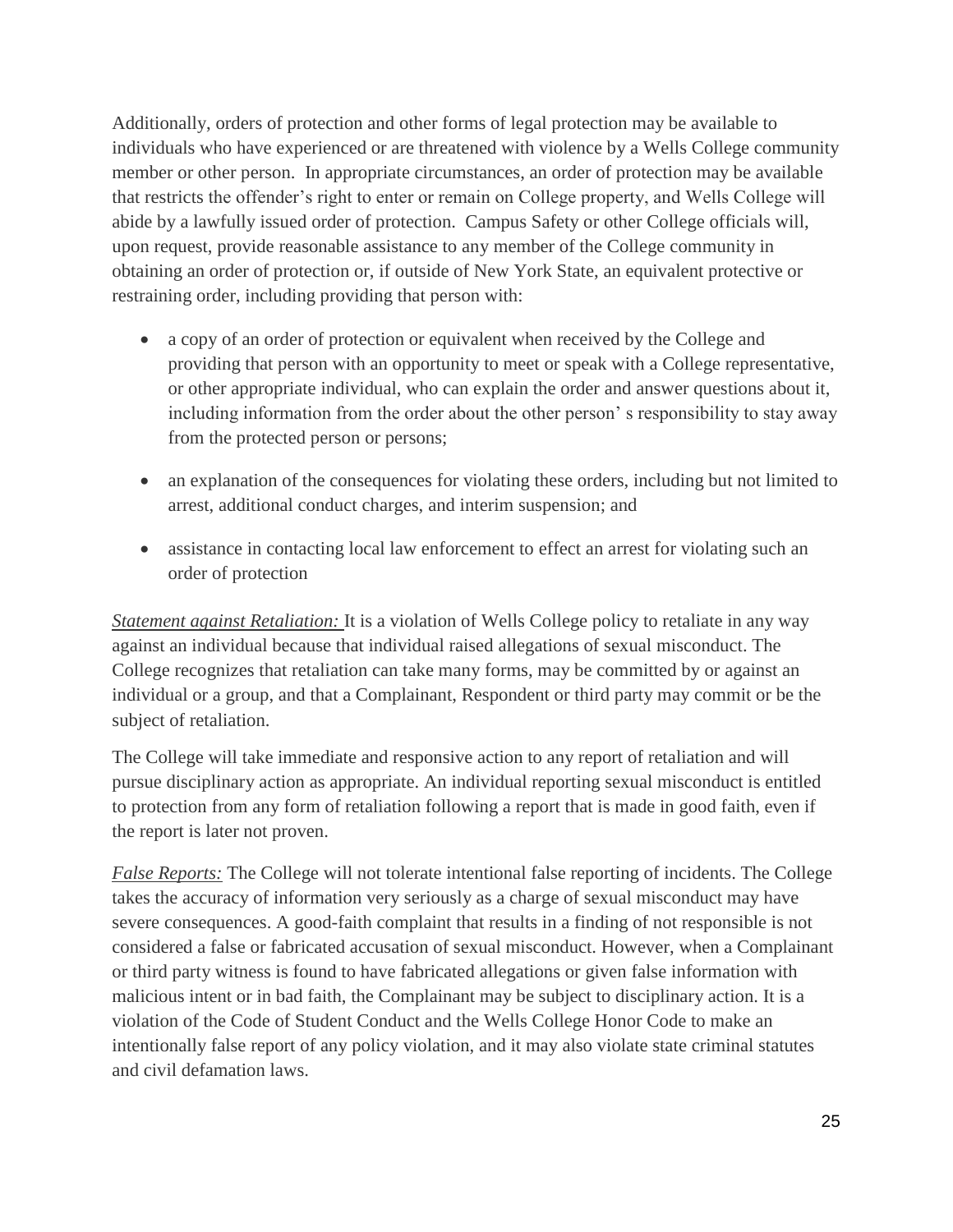# **INTERIM MEASURES, REMEDIES AND ACCOMMODATIONS**

Upon receipt of a report, Wells College will impose reasonable and appropriate interim measures designed to eliminate the hostile environment and protect the parties involved. Wells College will make reasonable efforts to communicate with the parties to ensure that all safety, emotional, and physical well-being concerns are being addressed. Interim measures may be imposed regardless of whether formal disciplinary action is sought by the Complainant or the College.

A Complainant or Respondent may request a No-Contact Order or other protection, or the College may choose to impose interim measures at its discretion to ensure the safety of all parties, the broader Wells College and Aurora community, and/or the integrity of the process.

All individuals are encouraged to report concerns about failure of another individual to abide by any restrictions imposed by an interim measure. The College will take immediate and responsive action to enforce a previously implemented measure.

*Range of Measures:* Interim measures will be implemented at the discretion of the College. Potential remedies, which may be applied to the Complainant and/or the Respondent, include but are not limited to:

- Access to counseling services and assistance in setting up an initial appointment, both on and off campus
- Imposition of the campus No Contact Orders
- Rescheduling of exams and assignments in conjunction with appropriate faculty
- Providing alternative course completion options (with the agreement of the appropriate faculty)
- Changing of class schedule, including the ability to take an "incomplete", drop a course without penalty or transfer sections (with the agreement of the appropriate faculty)
- Change a work schedule or job assignment
- Change housing assignments
- Arrange to dissolve a Housing Contract and pro-rate a refund in accordance with campus housing policies
- Assistance from College support staff in completing housing relocation
- Limit an individual or organization's access to certain College facilities or activities pending resolution of the matter
- Voluntary withdrawal
- Providing an escort to ensure safe movement between classes and activities
- Providing medical services
- Providing academic support services, such as tutoring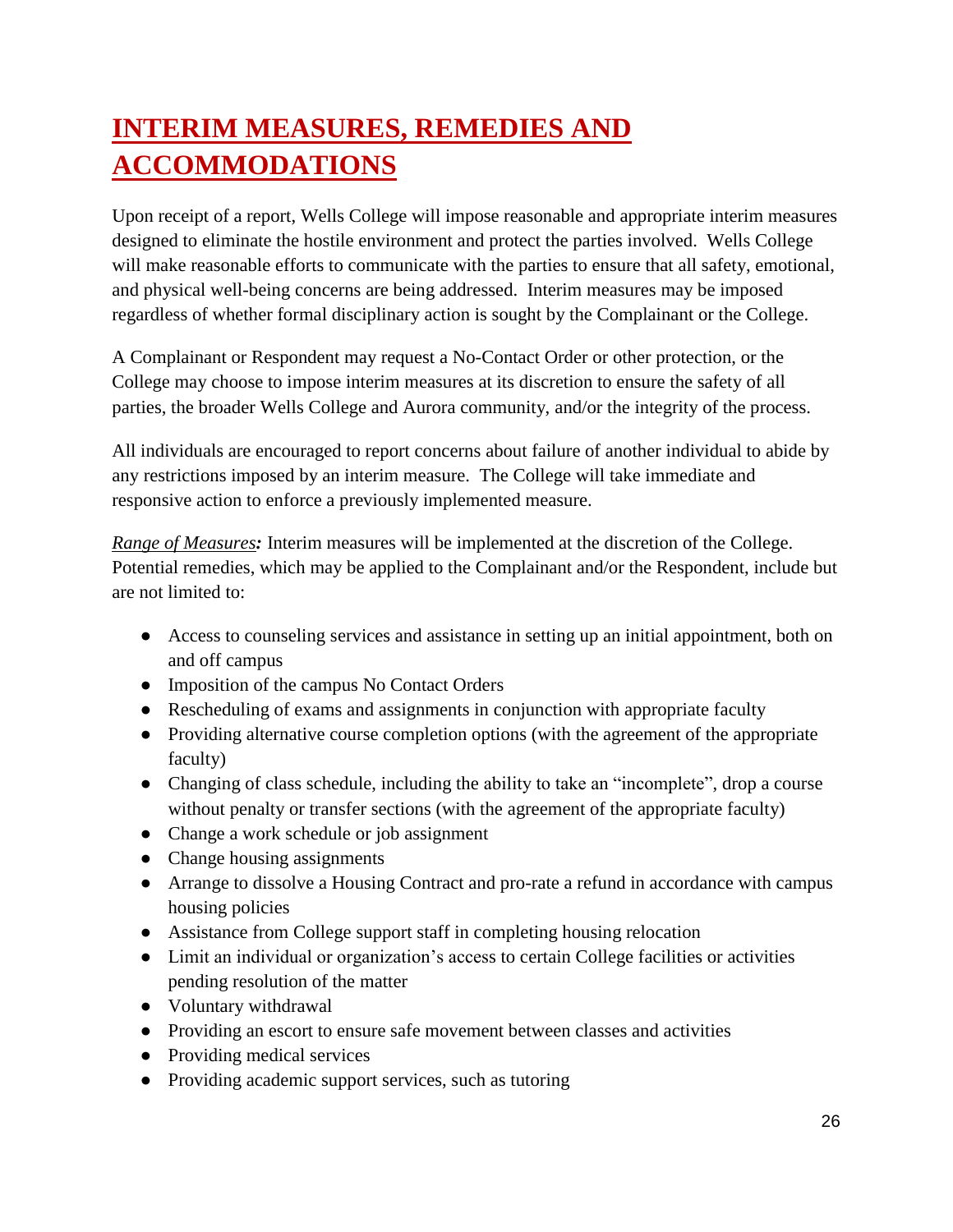- Interim suspension or College-imposed leave
- Any other remedy that could be tailored to the involved parties to achieve the goals of this policy

*Interim Suspension or Separation:* When the report of sexual misconduct poses a substantial and immediate threat of harm to the safety or well-being of an individual, members of the campus and/or Aurora community, or the performance of normal College functions, the College may place a student or student organization on interim suspension. Pending resolution of the report, the individual or organization may be denied access to campus, campus facilities, and/or all other college activities or privileges for which the student might otherwise be eligible, as the College deems appropriate. When the accused is not a student but is a member of the College community, he or she is subject to interim suspension and/or other measures in accordance with applicable collective bargaining agreements and College employment policies and procedures.

*Right to Review*: At any time, the complainant or accused may request review of the need for and the terms of any interim measures or accommodations imposed or requested that affect the individual directly and may submit evidence in support of his/her request. A request to add to, modify or eliminate an interim measure or accommodation may be made to the Title IX Coordinator. Upon receipt of such a request, the Title IX Coordinator will inform the other party of the request and allow the other party to respond, including submitting evidence if desired. The Title IX Coordinator will respond to the request as promptly as possible, but generally no later than one calendar week after the request and the parties' submission of any evidence. The Title IX Coordinator may modify the interim measures or accommodations on a temporary basis while the parties are submitting their information and responses.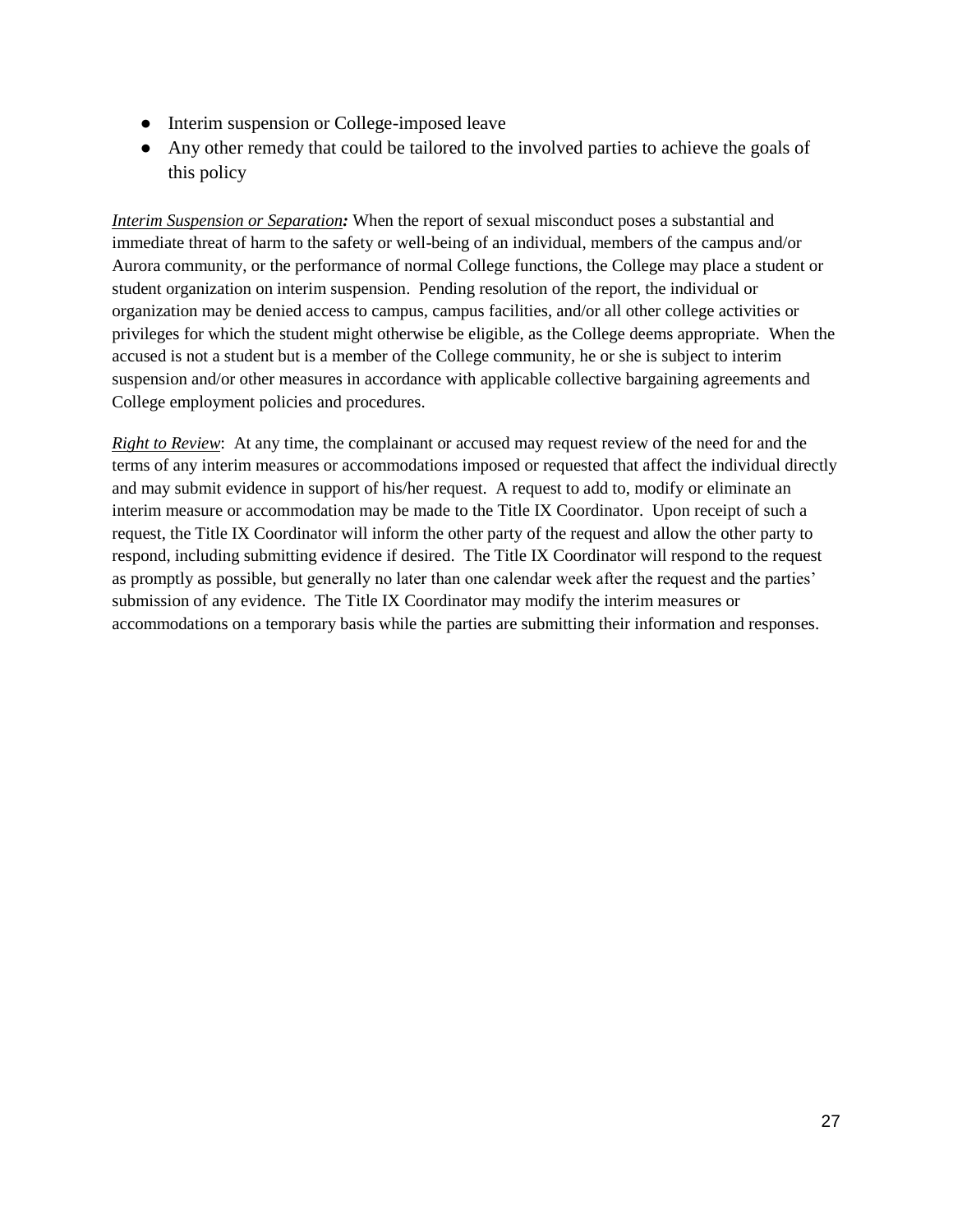# **OPTIONS FOR RESOLUTION**

Upon receipt of a report, the College's Title IX Coordinator and/or Deputy will conduct an initial Title IX assessment. The goal of this assessment is to provide an integrated and coordinated response to reports of sexual misconduct. The assessment will consider the nature of the report, the safety of the individual and of the campus community, and the Complainant's expressed preference for resolution.

At the conclusion of the assessment, the College may choose to pursue an informal resolution, a remedies-based approach that does not involve disciplinary action against a Respondent, or refer the matter for investigation. The goal of an investigation is to gather all relevant facts and determine if there is sufficient information to refer the report to the Dean of Students, or hir designee, for disciplinary action using Wells College's formal resolution procedures. The initial steps for resolution of a complaint against a student, an employee, or a faculty member will involve the same stages: an initial assessment, investigation, and either informal or formal resolution. Within these steps, there are specific procedures.

*The Role of the Title IX Team:* The Title IX team is led by the Title IX Coordinator, and includes one deputy and eight investigators. Their roles are to assist in the review, investigation, and resolution of reports. Composition of the team will be limited to a small circle of individuals who "need to know" in order to implement procedures under this policy.

The College directs individuals to make reports to the Title IX team to ensure consistent application of the policy to all individuals, and to allow the College to respond promptly and equitably to eliminate the harassment, prevent its recurrence, and address its effects.

The members of the Title IX team oversee the resolution of a report under this policy. Resources are available for both students and employees, whether as Complainant or Respondents, to provide guidance throughout the investigation and resolution of the complaint. Interim Remedies are also available to provide protection and security.

### **The Stages of a Title IX Report:**

1. *Initial Title IX Assessment*: In every report of sexual misconduct, Wells College will make an immediate assessment of any risk of harm to individuals or to the campus and/or Aurora community and will take steps necessary to address those risks. These steps may include interim protective measures to provide for the safety of the individual and the community. The initial review will proceed to the point where a reasonable assessment of the safety of all involved parties and the community can be made. Thereafter, the investigation may be initiated depending on a variety of factors, such as the Complainant's wish to pursue disciplinary action, the risk posed to any individual or the campus community by not proceeding, and the nature of the allegation.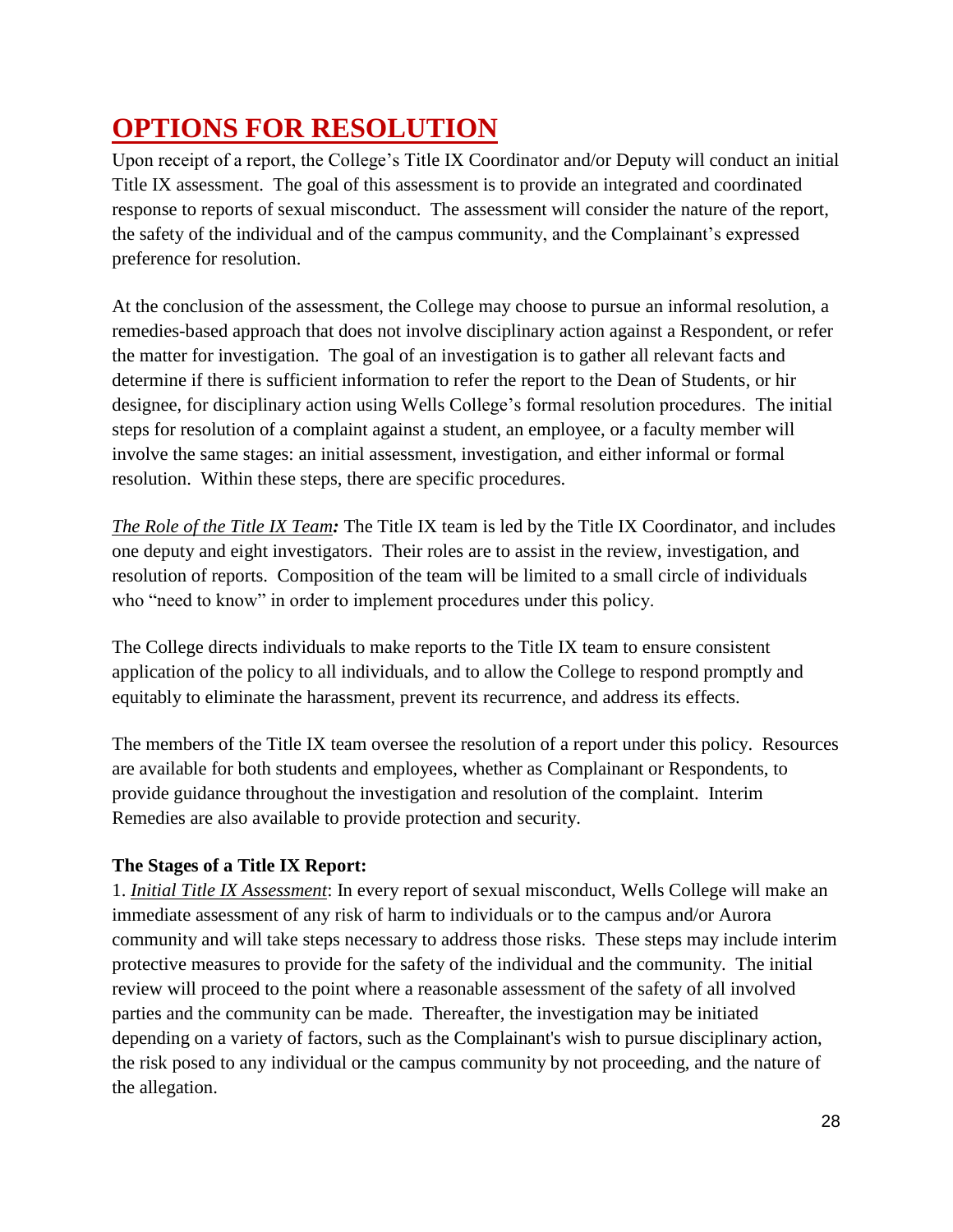2. *Investigation:* Where the Title IX assessment concludes that a report appears to allege a plausible violation of this policy, the College will initiate an investigation. The College will designate an investigator or a team of two investigators, with specific training on investigating allegations of sexual misconduct. Trained investigators include the Campus Life staff, Campus Safety staff, and the Title IX team. Any investigator chosen to conduct the investigation must be impartial and free of any conflict of interest.

The investigator(s) will conduct the investigation in a manner appropriate in light of the circumstances of the case, which will typically include interviews with the Complainant, the Respondent and any witnesses. The interviews will be supplemented by the gathering of any physical, documentary or other evidence. As part of the investigation, the College will provide an opportunity for the parties to present witnesses and other evidence. The investigation is designed to provide a fair and reliable gathering of the facts. The investigation will be thorough, impartial and fair, and all individuals will be treated with appropriate sensitivity and respect. As described in the Privacy and Confidentiality section, the investigation will be conducted in a manner that is respectful of individual privacy concerns. In situations of alleged sexual misconduct, the Complainant and Respondent may be accompanied by an advisor of their choice and at their own expense, if the advisor is a paid advisor. The Complainant and Respondent are expected to speak for themselves, and advisors must not obstruct the process or otherwise be disruptive to the interview or meeting.

The Complainant and Respondent shall have the right to exclude their own prior sexual history with persons other than the other party or their own mental health diagnosis and/or treatment from the investigation and disciplinary hearing process.

The College will seek to complete the investigation within 14(fourteen) days of receiving the complaint, but this time frame may be extended depending on the complexity of the circumstances of each case.

At the conclusion of the investigation, the investigator(s) will prepare a written report synthesizing the facts and the investigators' conclusions. The investigation report will contain a recommendation as to a finding of no responsibility or responsibility, and if appropriate, recommended sanction(s). This report will be forwarded to the Dean of Students (for student respondents), Director of Human Resources (for staff respondents), Provost (for faculty respondents) or Head of Security (for non-community member respondents).

Based on the information gathered in the initial Title IX assessment and/or full investigation, the College will take appropriate measures designed to end the sexual misconduct, prevent its recurrence and address its effects.

The Title IX Coordinator and/or Deputy will document each report or request for assistance in resolving a case involving charges of sexual misconduct, whether formal or informal, and will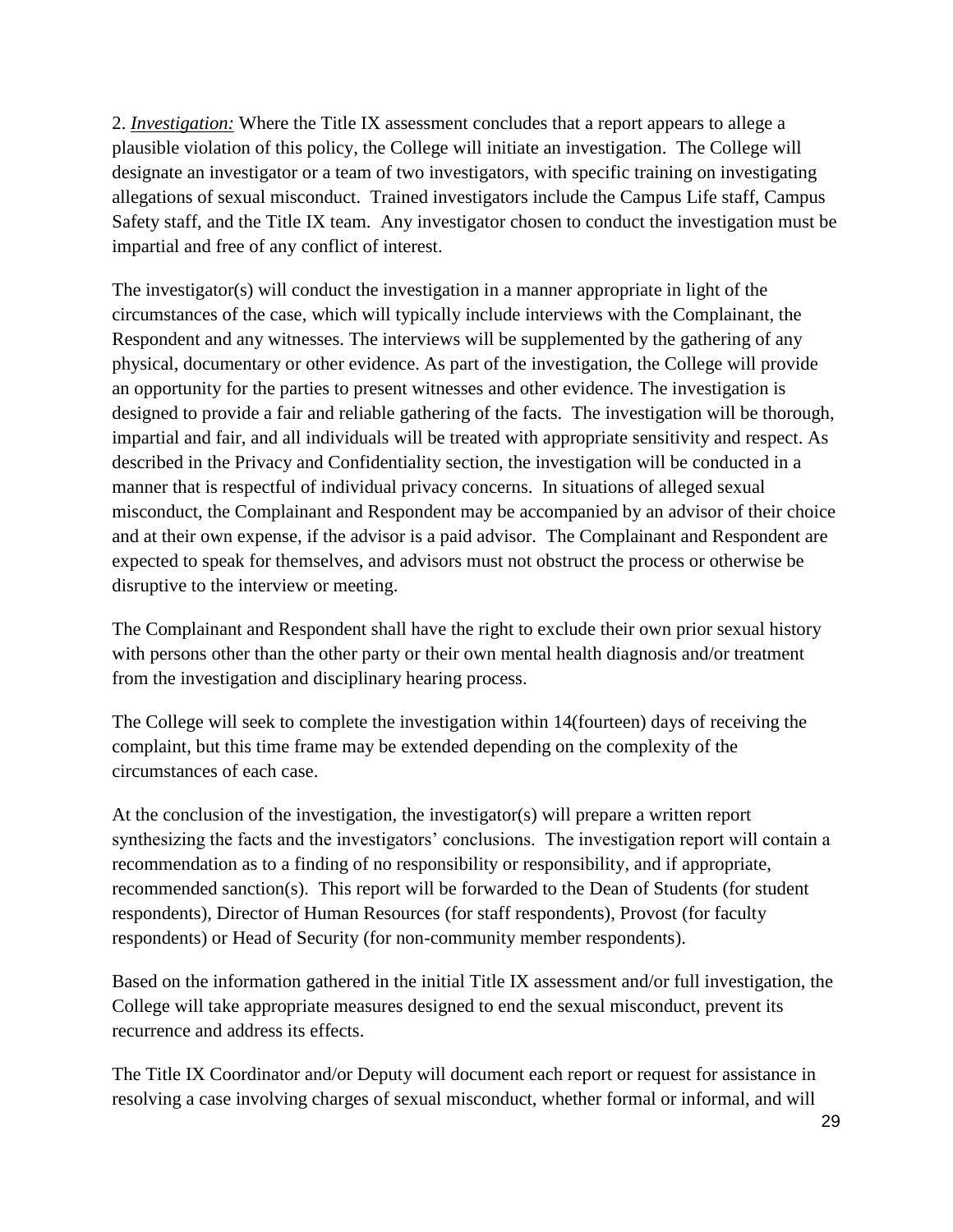review and retain copies of all reports generated as a result of investigations. These records will be kept confidential to the extent permitted by law.

3. *Informal Resolution*: In some cases, an informal resolution may be appropriate. Informal resolution is a remedies-based, non-judicial approach designed to eliminate a hostile environment without taking formal disciplinary action against a Respondent. Where the Title IX Coordinator concludes that informal resolution may be appropriate, the College will take immediate and corrective action through the imposition of individual and community remedies designed to maximize the Complainant's access to the educational and extracurricular activities at the College and to eliminate a hostile environment. Examples of protective remedies are provided in the section titled "Interim Remedies." Other potential remedies include targeted or broad-based educational programming or training, directives for future behavior issued to the Respondent and/or indirect action by the Title IX Coordinator/Deputy or the College. Depending on the form of informal resolution used, it may be possible to maintain anonymity.

The College will not compel a Complainant to engage in mediation, to directly confront the Respondent, or to participate in any particular form of informal resolution. Mediation, even if voluntary, may not be used in cases involving sexual violence or assault. The decision to pursue an informal resolution will be made when the College has sufficient information about the nature and scope of the conduct, which may occur at any time. Participation in informal resolution is voluntary, and a Complainant or the Respondent can request to end informal resolution at any time.

The Title IX Coordinator will maintain records of all reports and conduct referred for informal resolution. Informal resolution will typically be completed within thirty (30) days of the initial report.

4. *Formal Resolution*: Disciplinary action against a Respondent may only be taken through Formal Resolution procedures. Because the relationship of students, staff, and faculty to the College differ in nature, the procedures that apply when seeking disciplinary action necessarily differ as well. Each of the procedures, however, is guided by the same principles of fundamental fairness and respect for all parties, which require notice, an equitable opportunity to be heard, and an equitable opportunity to respond to a report under this policy.

The specific procedures for Formal Resolution vary based upon the status of the Respondent:

- For a *complaint against a student*, disciplinary action may be taken by the Dean of Students or their designee following a finding of responsibility. Further explanation as to this procedure follows below (see "Disciplinary Procedure for Students").
- For a *complaint against a staff/administrator*, disciplinary action may be taken at the conclusion of the investigation by the Director of Human Resources and Business Services, and there is no right to appeal for either party.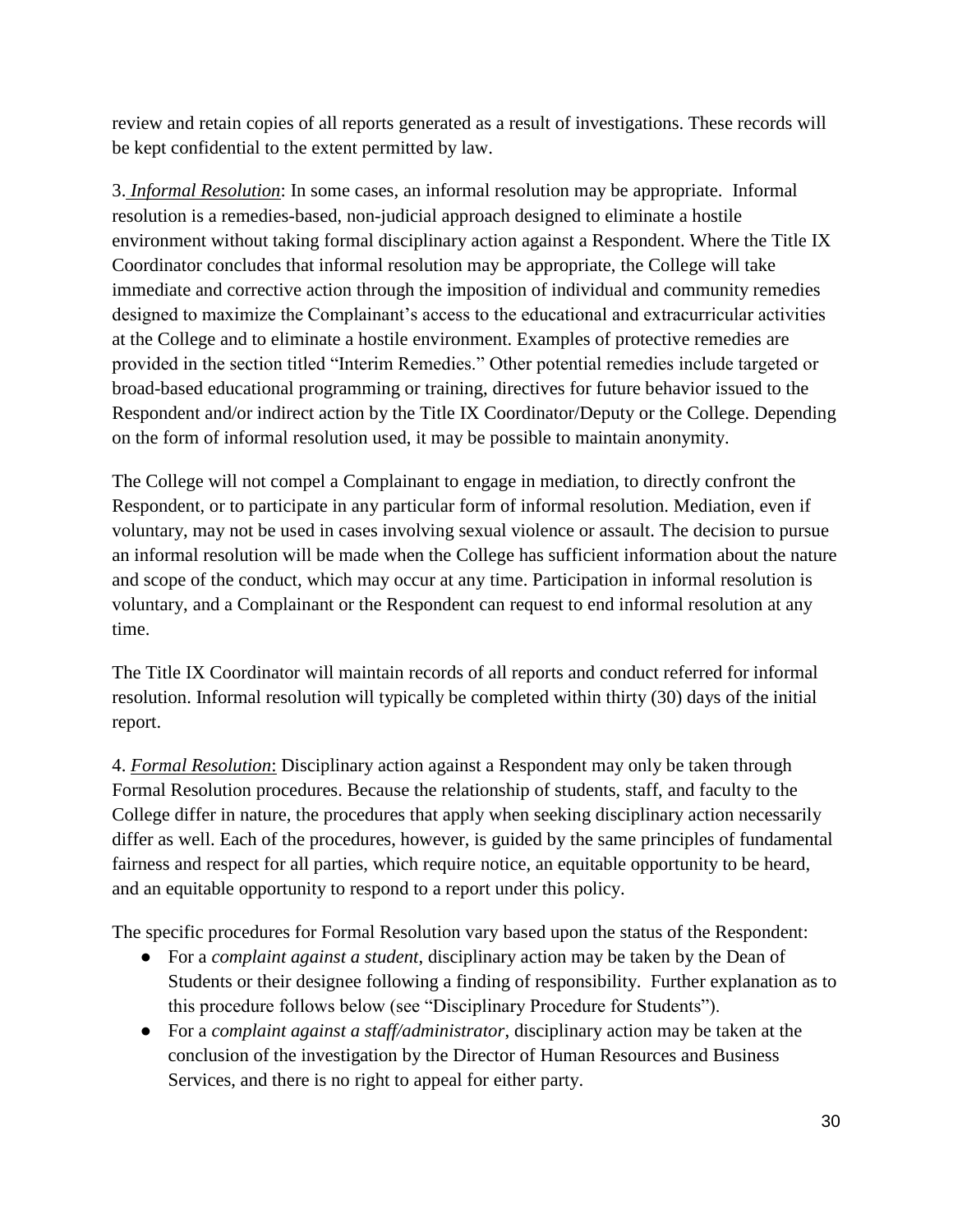- For a *complaint against a faculty member*, disciplinary action may be taken at the conclusion of the investigation in a manner consistent with the College's disciplinary procedures for faculty.
- For a *complaint against a non-community member* (i.e., a visitor, vendor, alum, etc.), responsive action may be taken at the conclusion of the investigation by the Head of Campus Safety, which action may be a ban from the campus or other appropriate measure. There is no right of appeal.

In all of the above procedures, the standard to be applied in determining whether a violation occurred is "preponderance of the evidence", and the complainant and respondent will be provided an equal opportunity to offer evidence and witnesses and to be accompanied by an advisor.

#### **Advisors**

The Complainant and Respondent may choose to be assisted by an advisor. The Dean of Students Office maintains a list of campus community members who have undergone Title IX training and are available to act as advisors. The Complainant and/or Respondent may choose as an advisor a person not a member of the college community, including an attorney at the party's own expense. The advisor may accompany the Complainant or Respondent to any College investigative, administrative or adjudicative meeting. The advisor may not make statements, objections or arguments but may consult quietly with the party. The advisor will not have access to the case file or the results of the findings in the case, unless shared by the complainant or respondent. Absent extenuating circumstances, witnesses and others involved in an investigation or hearing are not entitled to have an advisor present.

Disciplinary Procedure for Students: The Dean of Students will receive and review the investigation report. The Dean of Students may request to meet with either party or that further information be gathered, if deemed necessary in hir discretion. The Dean of Students may uphold or modify the investigator(s)'s recommendation as to the finding of responsibility or no responsibility. The Dean of Students' decision as to the outcome of the complaint, which will include a brief rationale for the outcome, will be communicated to both complainant and respondent in writing simultaneously. When a finding of responsibility for violation of this policy is made, both the complainant and respondent shall have the opportunity to make a written impact statement to the Dean of Students prior to the determination of an appropriate sanction. In making a determination regarding sanctions, the Dean of Students may consider the parties' impact statements and the investigators' recommendation regarding sanctions, if any. The Dean of Students may also consult with the Title IX Coordinator and other appropriate College officials. Past findings of domestic violence, dating violence, stalking or sexual assault may be considered for purposes of determining an appropriate sanction.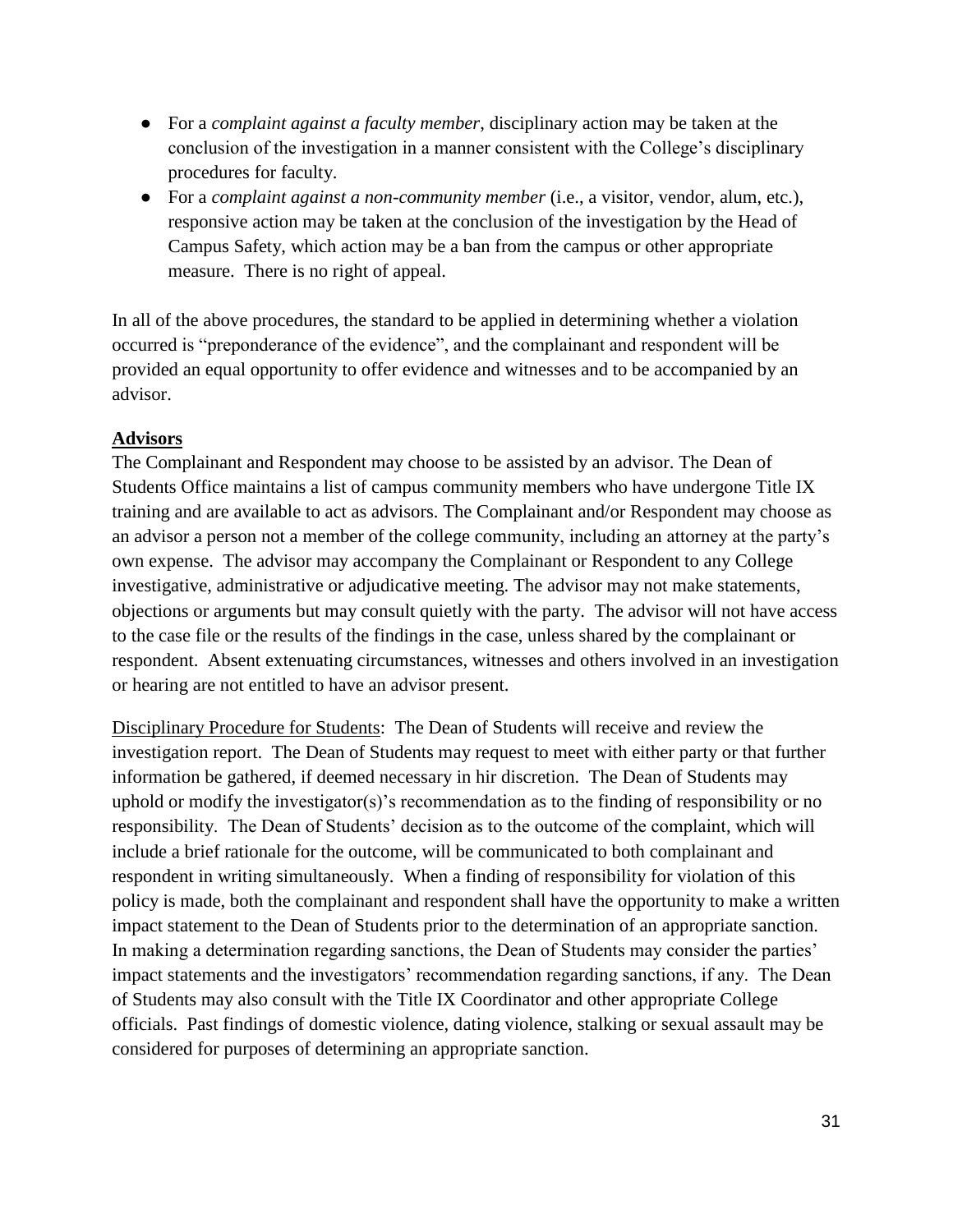Both complainant and respondent will receive simultaneous written notice of the outcome to the extent permitted by law. The final outcome letter shall include factual findings supporting the determination, the decision and sanction, if any, as well as the rationale for the decision and sanction. The Dean of Students may designate hir authority to another administrator.

#### **Appeal**:

Either party, complainant or respondent, may appeal the Dean of Students' decision to the appeal panel comprised of three members of the Wells Community who have been trained in Title IX and the colleges appeal process. The appeal panel will be called together at the request of the Title IX coordinator. The parties will be given equal access to review any party or witness statements and the investigatory report, to the extent allowed or required by FERPA. The appeal must be filed in writing within five (5) business days of receiving the written outcome. The appeal shall consist of a plain, concise and complete written statement outlining the grounds for appeal and all relevant information to substantiate the basis for the appeal. The grounds for appeal are limited to:

- o A procedural irregularity occurred so substantial as to have likely altered the outcome
- o New information has come to light that could not have been known previously that is so substantial as to have likely altered the outcome
- o The finding of responsibility or the finding of no responsibility was not supported by a preponderance of the evidence
- o The sanction is grossly out of line with the violation, either because the sanction is too severe or too lenient
- In the event of an appeal, the panel may:
	- o Affirm the finding of responsibility and sanction
	- o Affirm the finding of responsibility but modify the sanction, either by increasing or reducing it
	- o Affirm the finding of no responsibility
	- o Reverse the finding of no responsibility and assign a sanction
	- o Reverse the finding of responsibility and eliminate any sanction
	- o Remand the decision back to the Dean of Students if warranted due to new information presented or procedural error
	- o Take other action deemed appropriate

In any request for an appeal, the burden of proof lies with the party requesting the appeal, as the original determination and sanction are presumed to have been decided reasonably and appropriately. The Title IX coordinator shall first consider whether the appeal is timely filed and if so, whether the appeal is properly framed based on the grounds. If the Title IX coordinator determines that the appeal is not properly framed, the appeal will be denied.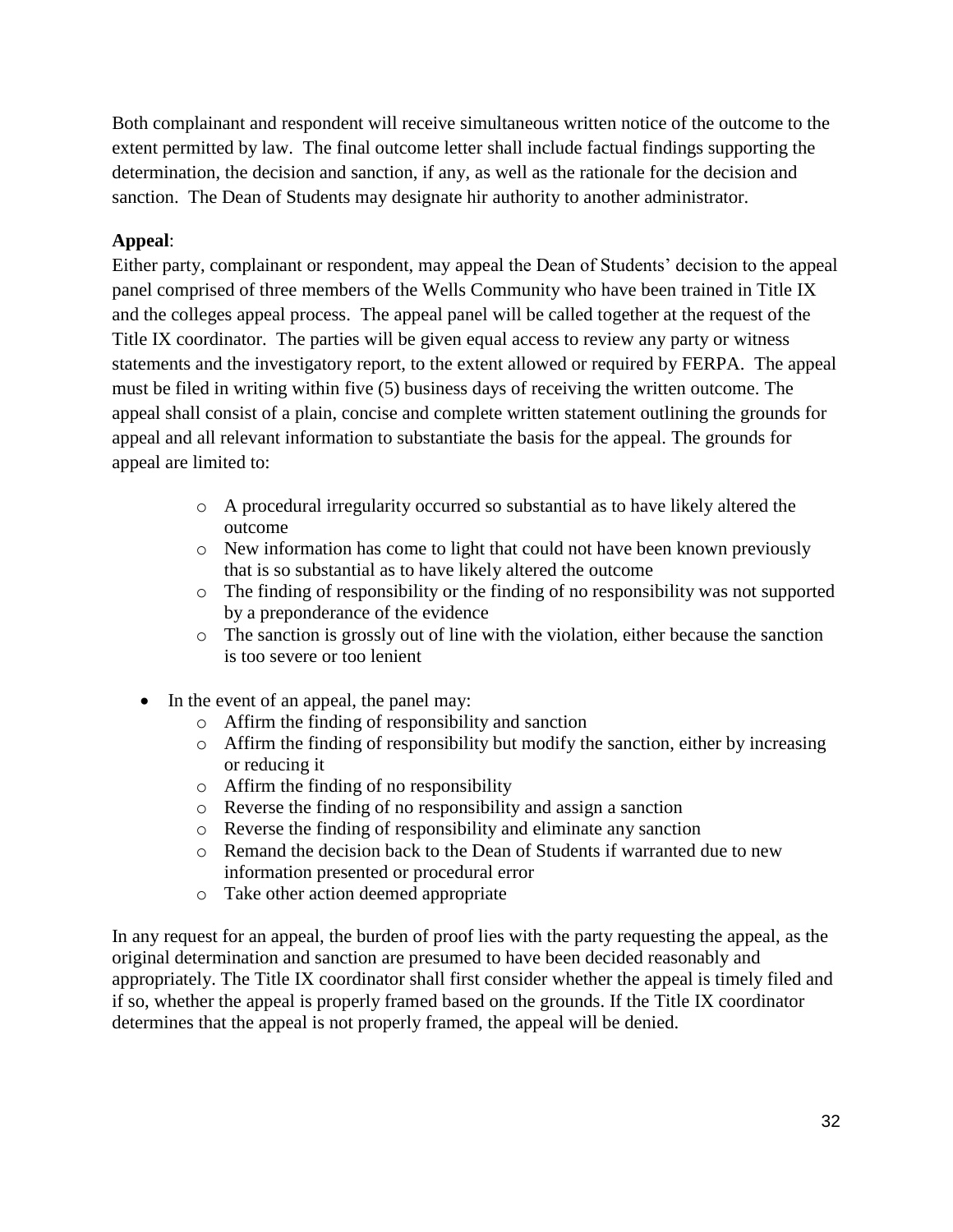Appeals are not intended to be full reinvestigation of the complaint (de novo). In most cases, appeals are confined to a review of the written documentation collected in the investigation, and pertinent documentation regarding the grounds for appeal.

Sanctions imposed by the Dean of Students are implemented immediately unless the Title IX coordinator or the appeal panel stays implementation in extraordinary circumstances, pending the outcome of the appeal. Pending graduation, study abroad, internships/externships, or other events do not typically constitute extraordinary circumstances. In cases where the appeal results in reinstatement to the institution or of privileges, all reasonable attempts will be made to restore the student to their prior status, recognizing that some opportunities lost may be irretrievable in the short term. The panel will render a written decision on the appeal to the Complainant and Respondent within fifteen (15) business days from the date of the submission of all appeal documents by both parties. Appeal decisions are final.

**Time Frame for Resolution**: Wells College seeks to resolve all reports within 60 days of the initial report. All time frames expressed in this policy are meant to be guidelines rather than rigid requirements. Extenuating circumstances may arise that require an extension of time frames, including extension beyond 60 days. Extenuating circumstances may include the complexity and scope of the allegations, the number of witnesses involved, the availability of the parties or witnesses, the effect of a concurrent criminal investigation, any intervening school break or vacation, or other unforeseen circumstances.

In general, a Complainant and Respondent can expect that the process will proceed according to the time frames provided in this policy. In the event that the investigation and resolution exceed this time frame, Wells College will notify all parties of the reason(s) for the delay and the expected adjustment in time frames. Best efforts will be made to complete the process in a timely manner by balancing principles of thoroughness and fundamental fairness with promptness.

#### **Possible Sanctions:**

Possible sanctions include, but are not limited to:

- Expulsion from Wells College
- Suspension from Wells College for a designated amount of time
- Removal from college housing
- Mandated counseling/behavioral change plans
- No Contact Order
- Disciplinary probation
- Restrictions on academic, housing, co-curricular, or extracurricular participation
- Ban from certain areas/events on campus or from the campus as a whole
- Educational Sanctions as appropriate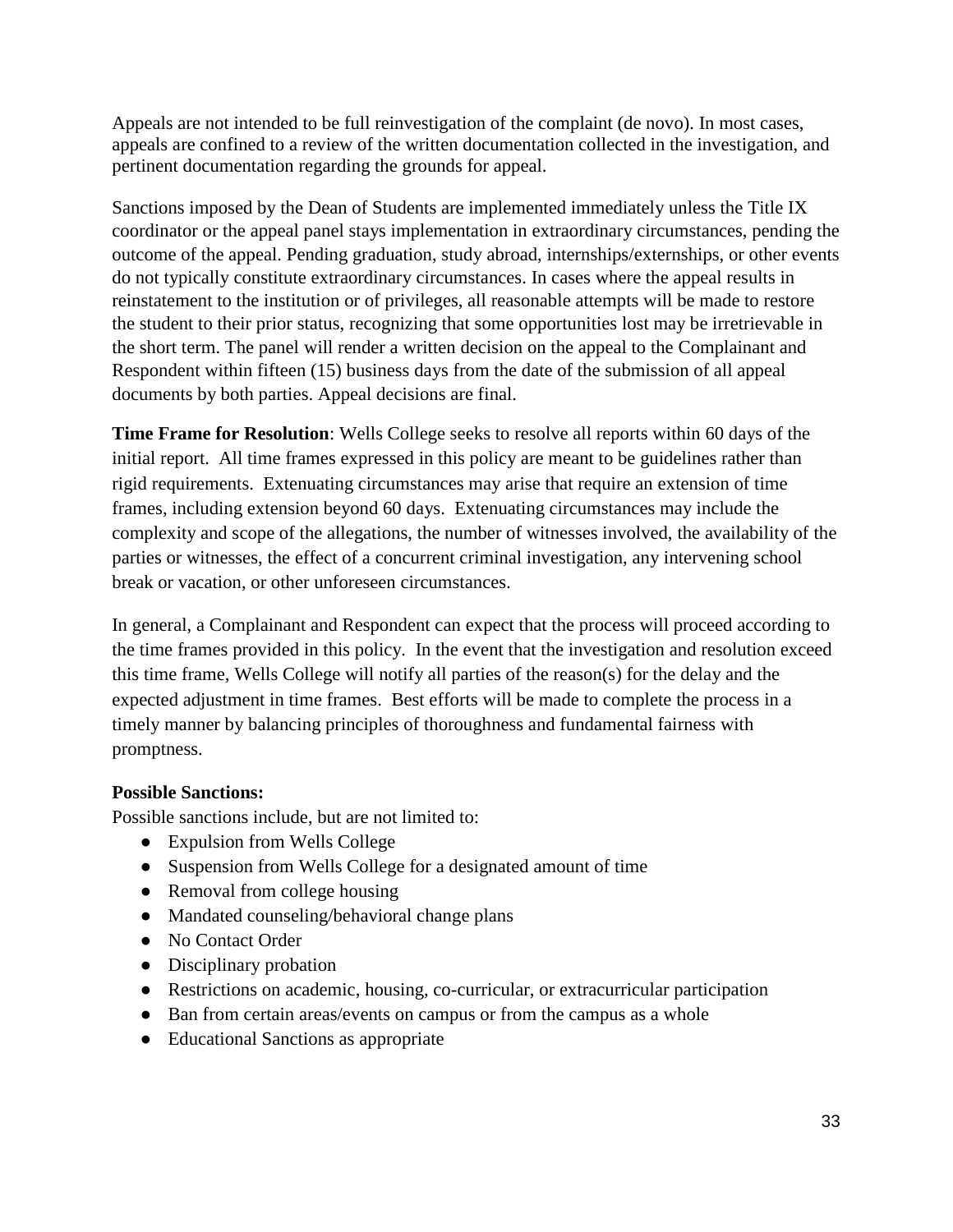**Notification of Outcome:** The Complainant and Respondent will be notified simultaneously and in writing of the factual findings supporting the determination, the decision as to responsibility and the sanction(s), if any, as well as the rationale for the decision and sanction(s). To the extent permitted by law, the complainant will be informed of responsive/disciplinary action taken by the College, if any.

**Conflict of Interest:** Any person empowered by this policy to take action may designate hir authority to another due to a conflict of interest or for any other reason deemed necessary or appropriate.

**Transcript Notation**: For those crimes of violence that Wells College is required by federal law to include in its Annual Security Report, the transcripts of students found responsible after a hearing and appeal, if any, shall include the following notation:

- Suspended after a finding of responsibility for a code of conduct violation;
- Expelled after a finding responsibility for a code of conduct violation; or
- Withdrew with conduct charges pending.

Transcript notations for suspensions may be removed at the discretion of the College, but no earlier than one (1) year after the conclusion of the suspension. Transcript notations for expulsion shall not be removed.